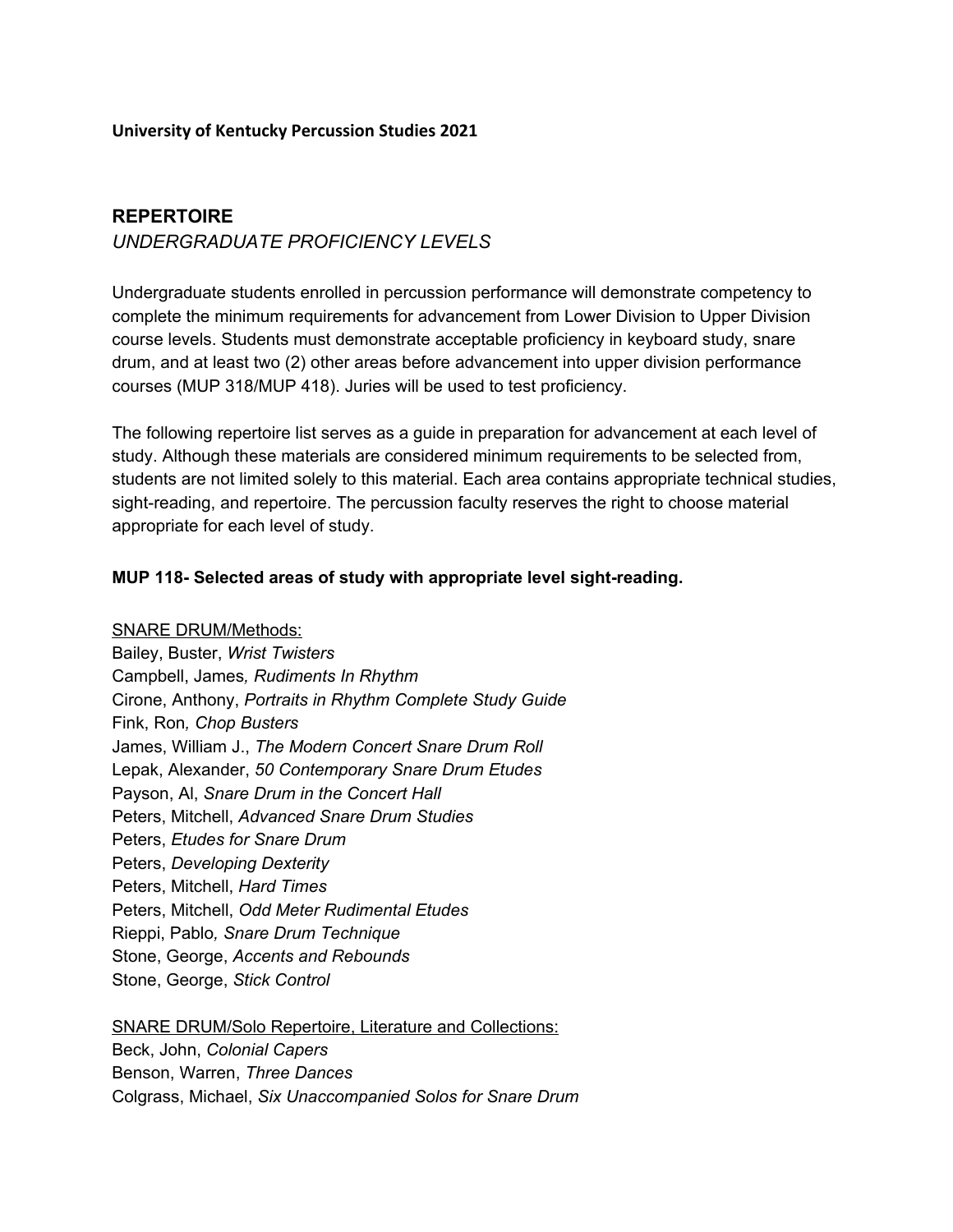Dior, Rick, *Broad Strokes* Freytag, Edward, *Rudimental Cookbook* Pratt, John S., *14 Modern Contest Solos* Pratt, John S., *The New Pratt Book* Schinstine, William, *Recital Suite for Solo Snare Drum* Whaley, Garwood, *Recital Solos for Snare Drum* Wilcoxon, Charley*, The All-American Drummer* Wilcoxon, Charley*, Modern Rudimental Swing Solos for the Advanced Drummer*

## KEYBOARD/Method Books:

Bergamo, John, *Style Studies* Bona, Pasquale, *Rhythmical Articulation* Davila, Julie, *Impressions on Wood* Ervin, Karen, *Contemporary Etudes for 3 & 4 Mallets* Ervin, Karen, *Contemporary Solos for 4 Mallets* Ford, Mark, *Marimba: Technique Through Music* Friedman, Dave, *Vibraphone Technique* Goldenberg, Morris, *Modern School for Xylophone, Marimba, Vibraphone* Green, G.H., *Instruction Course for Xylophone* Green, G.H. and Joe, *Green Brothers Advanced Instructor for Xylophone* Green, G.H., *Instruction Course for Xylophone* Hickman, David, *Music Speed Reading* Howarth, Giff, *Simply Four* Lipner, Arthur, *The Vibes Real Book* McMillan, Thomas, *Percussion Keyboard Technic* Metzger, Jon, *The Art and Language of Jazz Vibes* Morelo, Luigi, *120 Progressive 4-Mallet Studies for Marimba* Peters, Mitchell, *Fundamental Methods for Mallets* Quartier, Bart, *Image, 20 Children's Songs for Marimba* Stevens, L.H., *Method of Movement* Stout, Gordon, *Ideo-Kinetics, A Workbook for Marimba Technique* Van Geem, Jack, *4-Mallet Democracy for Marimba* Zeltsman, Nancy, *Four-Mallet Marimba Playing*

## KEYBOARD/Solo Repertoire

Bach, J.S., *Presto, Sonata I in G Minor, Sonatas and Partitas for Violin* Bach, J.S., *Corrente, Sonata II in B Minor, Sonatas and Partitas for Violin* Bach, J.S., *Prelude*, *Suite No. 1*, *Six Suites for Cello* Bach, J.S., *Courante*, *Suite No. 2*, *Six Suites for Cello* Berg, Daniel, *Blue Memories* Coley, Matthew*, Circularity* Crawford, Stephen, *Winter Mix* Creston, Paul, *Concertino for Marimba*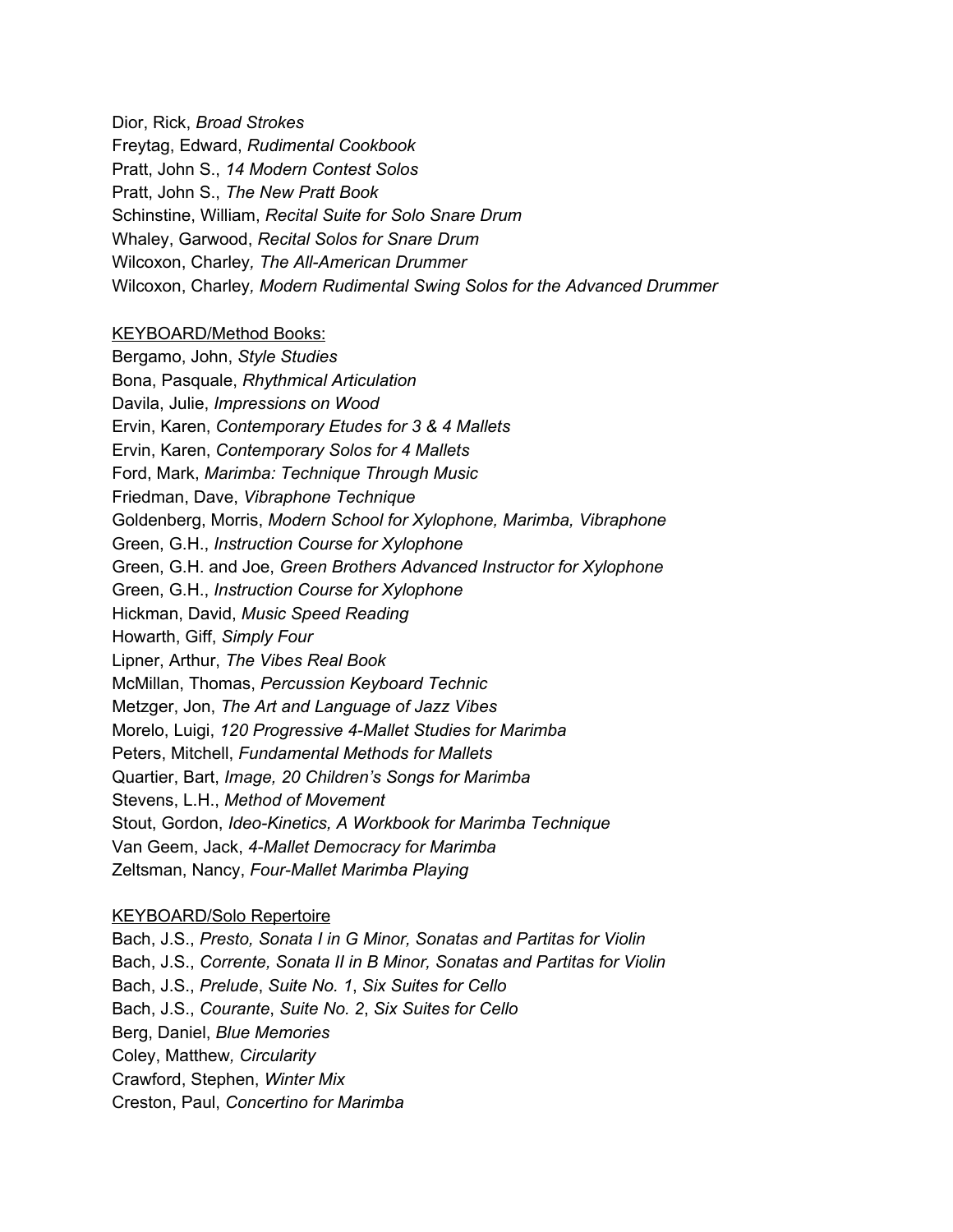Edwards, Ross *Marimba Dances* Friedman, David, *Mirror from Another (vibraphone collection)* Gipson, Richard, *Monograph IV* Glennie, Evelyn, *Three Chorales* Green, G.H./Breuer, Harry, *Selected Xylophone Rags* Halt, Markus, *Marimbics* Harnsberger, Andy, *April Sun* Kreisler, Fritz, *Tambourin Chinois* Moore, Dan, *Almost Calypso* Muramatsu, Takatsugu, *Land* Musser, Claire Omar, *Selected Preludes and Etudes* Nozny, Brian*, Thief for Marimba and Tuned Pipes* Pitfield, Thomas, *Sonata for Xylophone* Rosauro, Ney, *Suíte Popular Brasileira* Rosauro, Ney, *Three Preludes* Rosauro, Ney, *Vibes Etudes and Songs* Sammut, Eric, *Ameline* Schmitt, Matthias, *Ghanaia* Sèjournè, Emmanuel, *Nancy* Smadbeck, Paul, *Etudes I, II, III* Smadbeck, Paul, *Fernando's Waltz* Smadbeck, Paul, *Virginia Tate* Tchaikovsky, *Album for the Young Trevino, Ivan, Electric Thoughts* Trevino, Ivan, *Memento* Trevino, Ivan, *Strive to Be Happy* Tyson, Blake, *Cricket Sang and Set the Sun* Tyson, Blake, *Firefish* Venet, Andrea *Chorales - Once Upon a Time & The World Was Round*

## MULTI-PERCUSSION/Method Books:

Bliss, Andrew (ed.), *Multitudes* Campbell/Hill, *Music for Multi Percussion (solos & duos)* Udow/Watts, *The Contemporary Percussionist*

## MULTI-PERCUSSION/Solo Repertoire:

Bach, Jan, *Turkish Music* Campbell, James, *Engine Room* Campbell, James, *Sidewinder* Campbell, James, *Tork* Campbell, James, *Zoku* Hennies, Sarah, *Psalm 3* Kraft, William, *French Suite*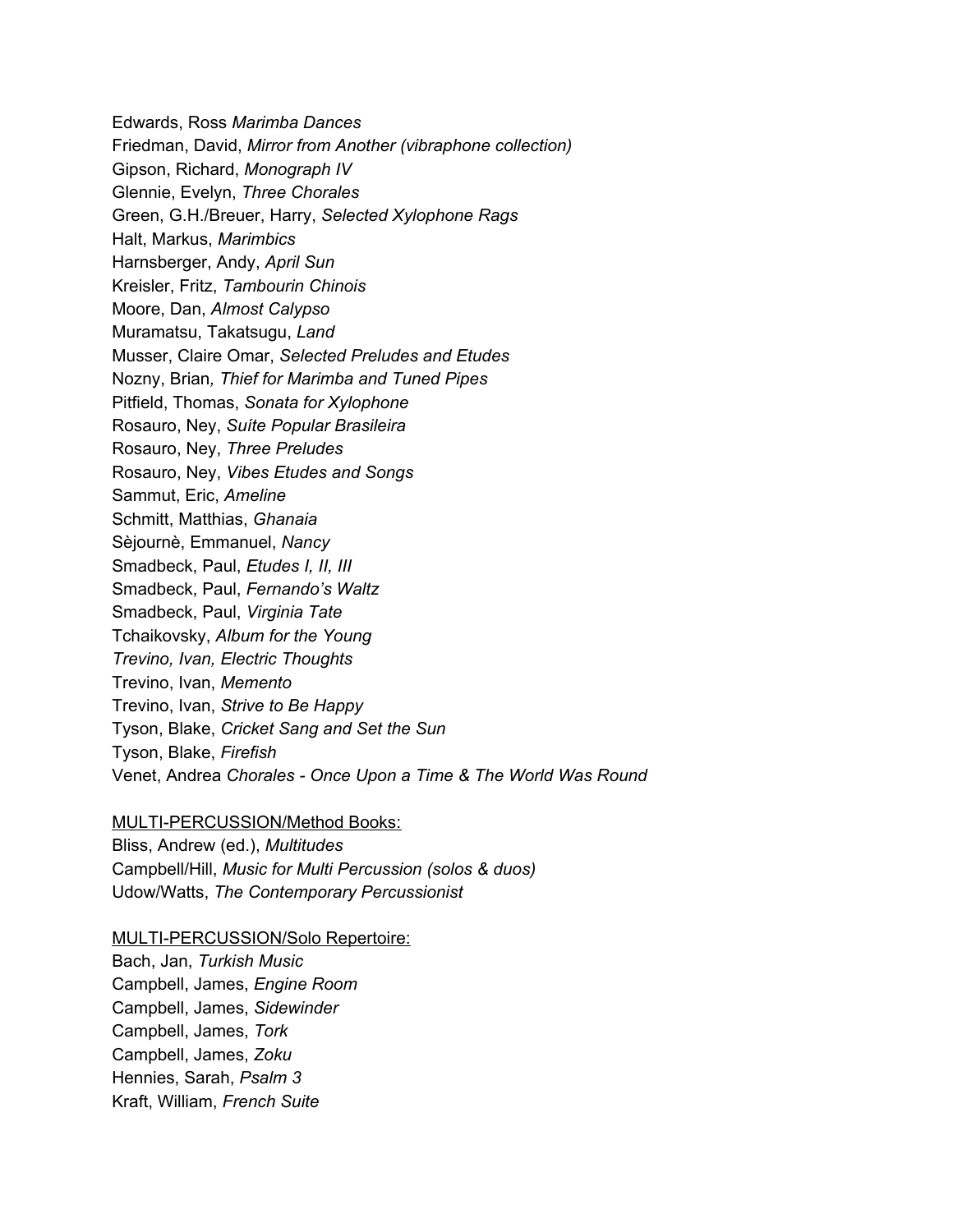Kraft, William, *English Suite* Kraft, William, *Morris Dance* Mancini, David, *Latin Journey* McKenzie, Jack, *Paths I & II* Reich, Steve, *Clapping Music* Smith, Joshua, *Clapping Music for One*

## DRUM SET/Method Books:

Chapin, Jim – *Advanced Techniques for the Modern Drummer* Chester, Gary – *The New Breed* Davis, Steve – *Jazz Drummers: Masters of Time* Fullen, Brian – *Jazz Standards for Drumset* Houghton, Steve – *The Drumset Soloist* Houghton, Steve – *Studio and Big Band Drumming* Igoe, Tommy – *Groove Essentials* Morgan, Tom – *The Jazz Drummer's Reading Workbook* Ramsay, John – *The Drummer's Complete Vocabulary as taught by Alan Dawson* Reed, Ted – *Syncopation* Retzlaff, Peter and Rupp, Jim – *Baby Steps to Giant Steps* Riley, John – *The Art of Bop Drumming* Dowd, Charles – *A Funky Primer for the Rock Drummer* Ed Soph – *Essential Techniques For Drum Set: Book 1* Ed Soph – *Musical Time* Snidero, Jim – *Jazz Conception* Snidero, Jim – *Intermediate Jazz Conception*

## DRUM SET/Solo Repertoire:

Various – *Drum Standards – Transcriptions of 10 Classic Jazz Performances* Various – *Hal Leonard Drum Play-Along* (Multi-Vol. Transcription Series: Rock, Pop, Funk, Etc.) Thompson, Rich – *Jazz Solos, volume 1* Selected transcriptions from: Art Taylor, Kenny Clarke, Art Blakey, Harold Jones, Max Roach

## ORCHESTRAL INSTRUMENTS & ACCESSORIES:

Aleo, Keith, *Complementary Percussion* Denov, Sam, *Art of Playing Cymbals* Grover/Whaley/Cirone, *The Art of Percussion Playing* Payson, Al, *Techniques of Playing Bass Drum, Cymbals, and Accessories*

## **MUP 218- Selected areas of study with appropriate level sight-reading.**

SNARE DRUM/Solo Repertoire and Collections: Atkatz, Ted, *Tributes for Snare Drum*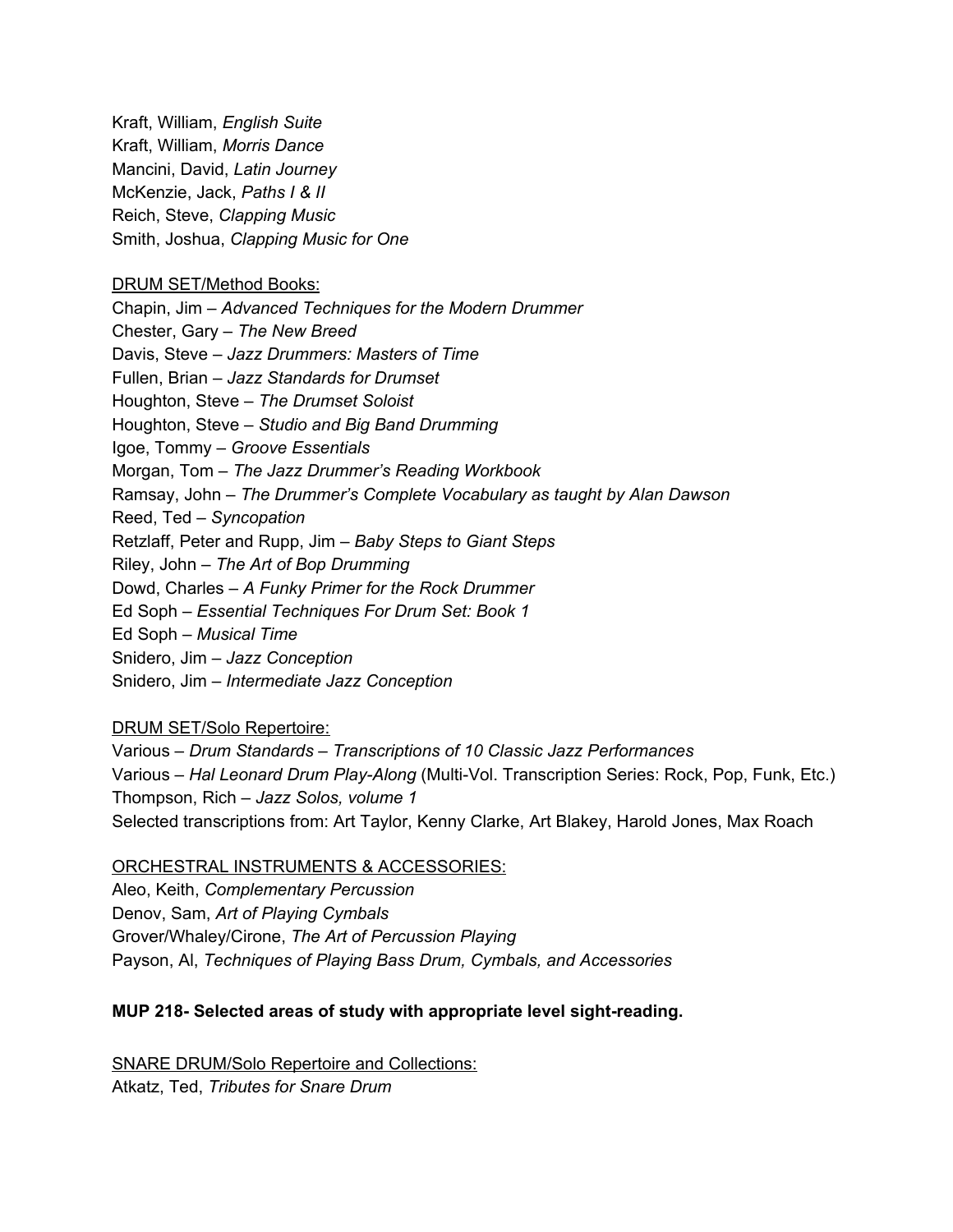Boone, Charles, *The Noble Snare, vol. 1, Red Snapper* Delécluse, Jacques, *Douze Études, Etude 1* Firth, Vic, *The Solo Snare Drummer* Gauthreaux, Guy, *Recital Suite* Gauthreaux, Guy, *Technica 9* Koshinski, Gene, *Tom-Tom for Tom* LaRosa, Michael, *Suite for Solo Snare Drum* Leonard, Stanley, *Contemporary Album for Snare Drum* Muse, Rebecca, *Rhythmic Muse* Wahlund, Ben*, The Benson Dances* Weiner, Richard, *Etudes for Snare Drum*

### TIMPANI/Method Books:

Delécluse, Jacques, *Vingt Études pour Timbales* Frieze & Lepak, *The Complete Timpani Method* Hinger, Fred, *Technique for the Virtuoso Timpanist* Hochrainer, Richard, *Etüden für Timpani*, book 1, #32, #33 Max, Randy, *Orchestral Excerpts for Timpani* Patton, Duncan, *The Artist Timpanist* Tafoya, John, *The Working Timpanist's Survival Guide* Woud, Nick, *Symphonic Studies for Timpani*

#### TIMPANI/Solo Repertoire:

Aiello, Joseph, *Classic African* Bergamo, John, *Four Pieces for Timpani* Cahn, William, *Canzone*, *Etude* from *Six Concert Pieces for Solo Timpani* Campbell, James, *Blue Hammers* Frock, George, *Seven Solo Dances* Holly, Rich, *Rondo for Timpani* Kraft, William, *Variations for King George* Lepak, Alexander, *Thirty-Two Solos for Timpani* Mancini, David, *Suite for Timpani* Muczynski, Robert, *Three Designs for Three Timpani* Peyton, Jeffrey, *The Musical Timpanist* Ramey, Phillip, *Sonata* Ridout, Alan, *Sonatina for Timpani* Youhass, William, *Four Pieces for Timpani*

#### KEYBOARD/Solo Repertoire:

Abe, Keiko, *Memories of the Seashore* Abe, Keiko, *Michi* Blume, Brian, *…like a burden too heavy* Burritt, Michael, *Azure*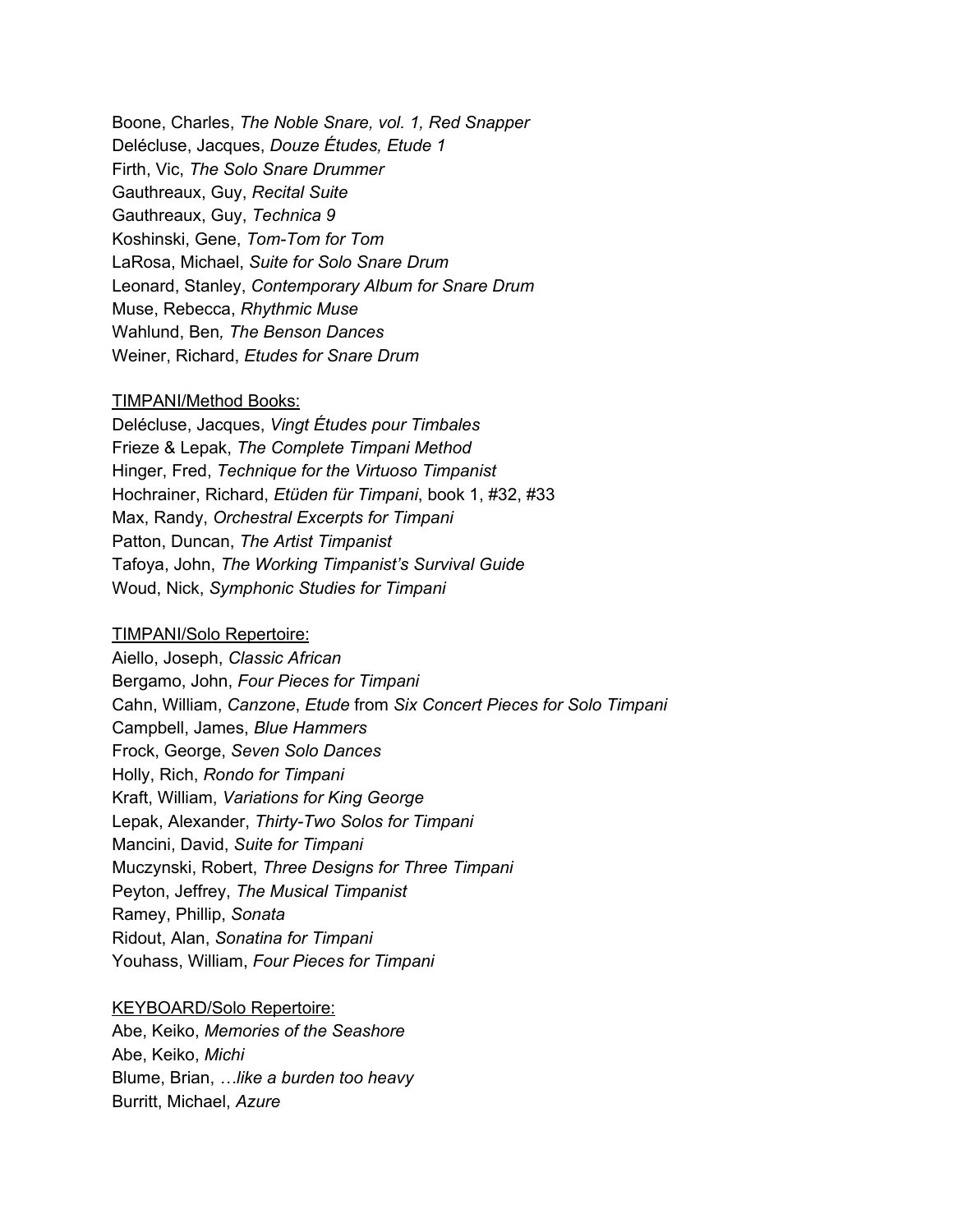Burritt, Michael, *Marimba Etudes* Burritt, Michael, *October Night* Burritt, Michael, *The Offering* Cangelosi, Casey, *Encore in D Major "Love Note"* Carter, Elliott, *Figment V* Daimo, Eriko, *Intermezzo de Cavelleria Rusticana* Floyd, Chad, *Out of the Woodwork* Ford, Mark, *Polaris* Islas, Patricia, *Momentum* Mayuzumi, Toshiro, *Concertino for Xylophone and Orchestra* McClure, Robert, *Wind Chimes Beneath a Summer Rain* Naughton, Peter, *Two Rivers* Norton, Christopher, *Forsythian Spring* Norton, Christopher, *November Evening* Sammut, Eric, *Italian Song* Smadbeck, Paul, *Rhythm Song* Stout, Gordon, *Astral Dance* Stout, Gordon, *Etudes, Books I, II, & III* Stout, Gordon, *Two Mexican Dances*

### MULTI-PERCUSSION/Solo Repertoire:

Alfieri, John, *Peregrinations* Aukofer, Michael, *Backpacker* Cahn, William, *Nara* Cahn, William, *Partita* Chen, Carolyn, *what we swallow turns around* DeLancey, Charles, *Love of L'Histoire* Duckworth, William, *Time Fields* Etler, Alvin, *XL Plus One* Milhaud, Darius, *Concerto for Percussion* Moore, James L., *Sonata No. 1* Seo, Juri, *The Well Seasoned Iron Pan* Tagawa, Ricky, *Inspirations Diabolique*

#### DRUM SET/Method Books:

Cameron, Clayton – *Brushworks* Chester, Gary – *The New Breed* Cottler, Irv – *I've Got You Under My Skins* (Big Band Charts) Fullen, Brian – *Jazz Standards for Drumset* Garibaldi, David – *Future Sounds* Houghton, Steve – *The Drumset Soloist* Houghton, Steve – *Studio and Big Band Drumming* Kotche, Glenn – *A Beat a Week*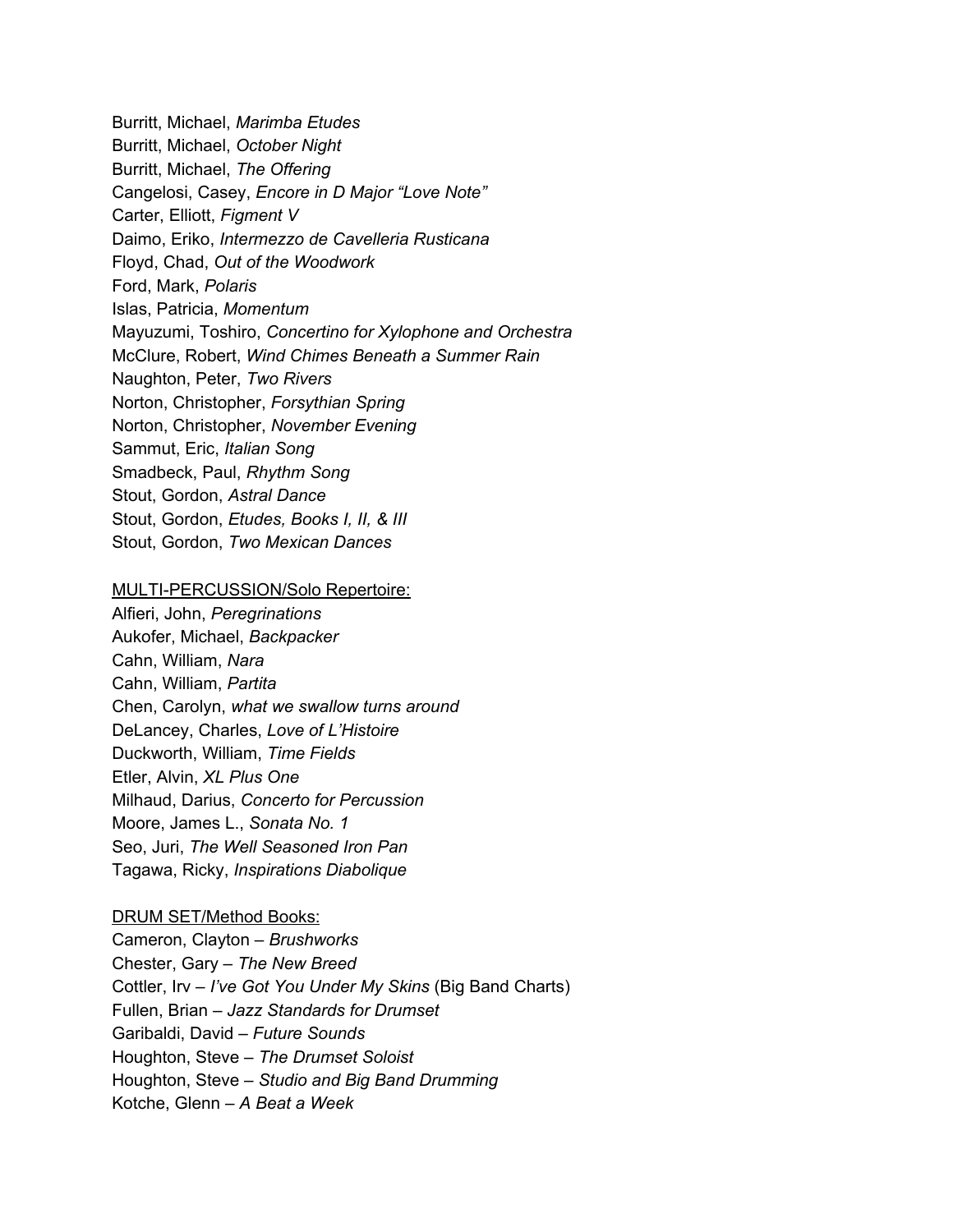Latham, Rick – *Advanced Funk Studies* Morgan, Tom – *The Jazz Drummer's Reading Workbook* Ramsay, John – *The Drummer's Complete Vocabulary as taught by Alan Dawson* Reed, Ted – *Syncopation* Riley, John – *The Art of Bop Drumming* Riley, John – *The Jazz Drummer's Workshop – Advanced Concepts for Musical Development* Uribe, Ed – *The Essence of Brazilian Percussion & Drum Set* Various (The Collective) – *Afro-Caribbean & Brazilian Rhythms for the Drums*

## DRUM SET/Solo Repertoire:

Garibaldi, David – *The Code of Funk* Various – *Hal Leonard Drum Play-Along* (Multi-Vol. Transcription Series: Rock, Pop, Funk, Etc.) Various – *Drum Standards – Transcriptions of 10 Classic Jazz Performances* Selected transcriptions from: Philly Joe Jones, Harold Jones, Butch Miles, Dennis Mackrel, David Garibaldi

## DUET:

Cangelosi, Casey, *Theatric No. 1* (3 shared roto toms) Carr, Jamieson, *Double Take* (multi with shared bass drum) Schulze, Dustin, *Dark Sky (2 marimbas)* Trevino, Ivan, *Catching Shadows* (2 marimbas)

## **MUP 318- Selected areas of study with appropriate level sight-reading.**

SNARE DRUM/Solo Repertoire and Collections: Aleo, Keith, *Advanced Etudes for Snare Drum* Åstrand, Anders*, Swedish Sketches* Baker, Jason, *Everything That You Can't Take With You* Baker, Jason, *From the Manor to the Heights* Baker, Jason *Lonely City Suite* Baker, Jason, *Magnolia* Burritt, Michael*, Cooper* Cage, John, *The Noble Snare, vol. 2, Composed Improvisation for Snare Drum* Campbell, James, *Three Symphonic Dances for Solo Snare Drum* Cangelosi, Casey, *Tap Oratory* Cangelosi, Casey, *Meditation No. 1* Delécluse, Jacques, *Douze Études, Etude 3* Heslink, Dan, *Theme and Variations* Huber, Nicolas A., *Dasselbe ist nicht dasselbe* Jackson. Ali, *Table Top Groove* Koshinski, Gene, *Swerve* Lippe, Cort, *Music for Snare Drum & Computer*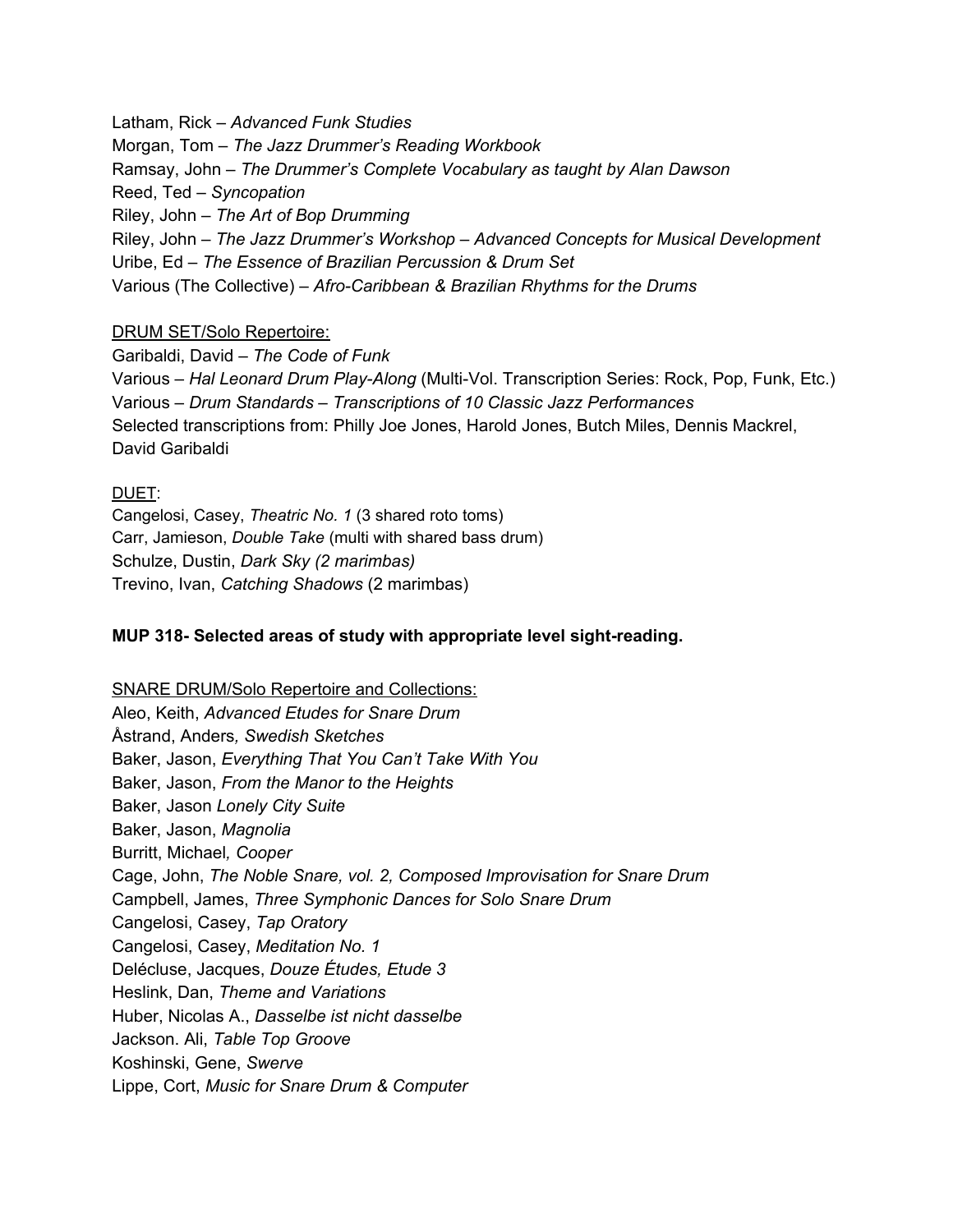Macarez, Frederic, *Tikatatik* Nexus, *Portfolio for Snare Drum* Novotney, Eugene, *The Noble Snare, vol. 4, A Minute of News* Polachowski, Adam, *Sept Episodes (Seven Episodes for Snare Drum and Pedal Bass Drum)* Reilly, John Mark*, Drachten-Elisabeth* Riedhammer, Wolfgang*, Crossover* Riedhammer, Arnold*, The Challenge* Rouse, Christopher, *Mime* Settle, Charles, *Communication "Cinq" Down* Sherwood, Tom*, Three Poe* Siwe, Thomas, *10 Hall of Fames Snare Drum Solos* (collection) Solomon, Samuel Z. (compiled), *The PAS MassChap Snare Drum Collection* Suterre, Christian, *Plein Peau* Tompkins, Joseph, *March* Tompkins, Joseph, *Nine French-American Rudimental Solos, Vol. 1,2,& 3.* Tompkins, Joseph, *Walkin' Down Coolidge*

## TIMPANI:

Cahn, William, *Raga #1* Cahn, William, *Raga #2*, *Afrodditty 2* from *Six Concert Pieces for Solo Timpani* Deane, Christopher, *Prelude for Four Timpani* Frock, George, *National Overture* Grimo, Steve, *Cortege* Hamilton, Bruce, *Rituals* Hochrainer, Richard, *Etüden für Timpani*, book 3, #12, 17 Holly, Rich, *Sonata for Timpani* Kopetzki, Eckhard, *Different Ways* Leonard, Stanley, *Canticle* Orfaly, Alex, *Rhapsody no 2.* Walker, Christopher, *The Tragedy of a Young Soldier* Willmarth, John, *Bushido: The Way of the Warrior* Willmarth, John, *Capture of the U-505*

## KEYBOARD/Marimba:

Abe, Keiko, *Frogs* Abe, Keiko, *Dream of the Cherry Blossoms* Abe, Keiko, *Michi Paraphrase* Abe, Keiko (Ed.), *Modern Japanese Marimba Pieces, Vol. 1 & 2* Abe, Keiko, *Wind in the Bamboo Grove* Albeniz, *Asturias Leyenda* Bach, J.S., *Lute Suites (transcribed for guitar)* Bach/trans. Potter, *Lute Suite in e Minor* Bissell, Paul, *Hangar 84* (w/tape)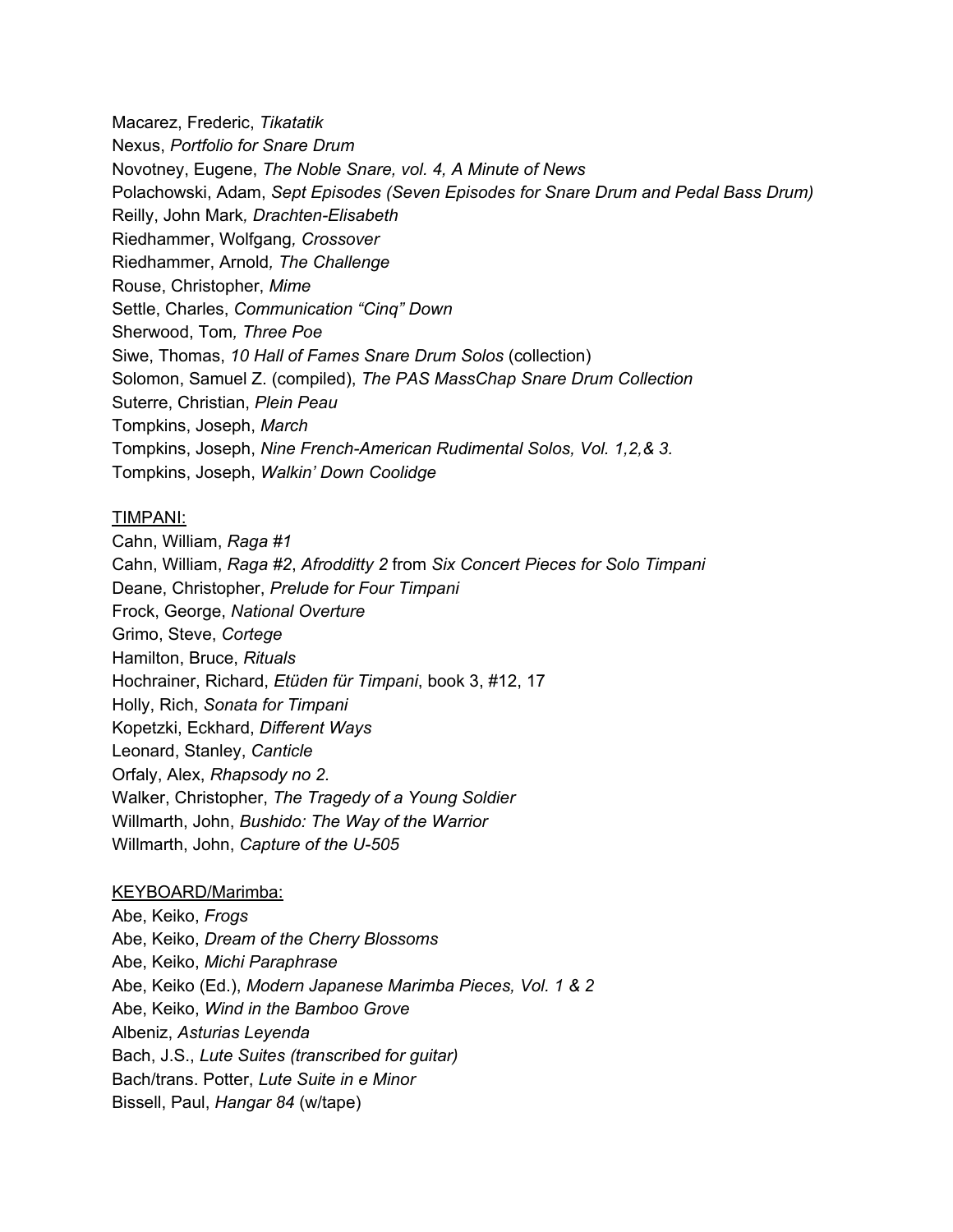Bissell, Paul, *The Alabados Song (w/tape)* Blume, Brian, *Stretch* Bobo, Kevin, *Balaphuge* Cotto, Orlando, *A Latin American Album for Marimba* Deane, Christopher, *Etude for a Quiet Hall* Fambrough, Gene, *Night Songs* Farr, Gareth, *Tangaroa* Fissinger, Alfred, *Suite for Marimba* Ford, Mark, *The Green Road* Ford, Mark, *Kingdom Lore Fanfare* Ford, Mark, *Motion Beyond* Ford, Mark, *Ransom* Ford, Mark, *stealing a moment…* Friedman, David*, Between Dusk and Dawn* Glassock, Lynn, *Altered Echoes* Hall, David, *Apocalyptic Etude* Harder, Lane, *Prelude and Fugue in E-Flat Minor* Harnsberger, Andy, *April Sun* Harnsberger, Andy, *Words Unspoken* Harrison, Joel, *Fear of Silence* Hersch, Fred, *Chorinho Picante* Hollinden, Dave, *Of Wind and Water* Honstein, *Hymning* Kolm, Jonathon, *Haven* Kopetzki, Echard, *Kaskada* Kopetzki, Echard, *Three Movements for a Solo Dancer* Koshinski, Gene, *TWO* Koshinski, Gene*, Variations (after Viñao)* Lin, Chin Cheng*, Flying* Long, Patrick, *Dreamscapes* Maslanka, David, *My Lady White* Maslanka, David, *Variations on Lost Love* Masson, Askell, *Cadenza* Masson, Askell, *Sonata* Miki, Minoru *Marimba Spiritual* Miki, Minoru, *Time for Marimba* Mimura, Nanae, *Transformation of Pachelbel's "Canon"* Miyake, Kazunori, *Chain* Naito, Akemi, *Memory of the Woods* Nozny, Brian*, Downcycle* Ptaszynska, Marta, *Blue Line* Rosauro, Ney, *Concerto for Marimba* Samuels, Dave, *Footpath*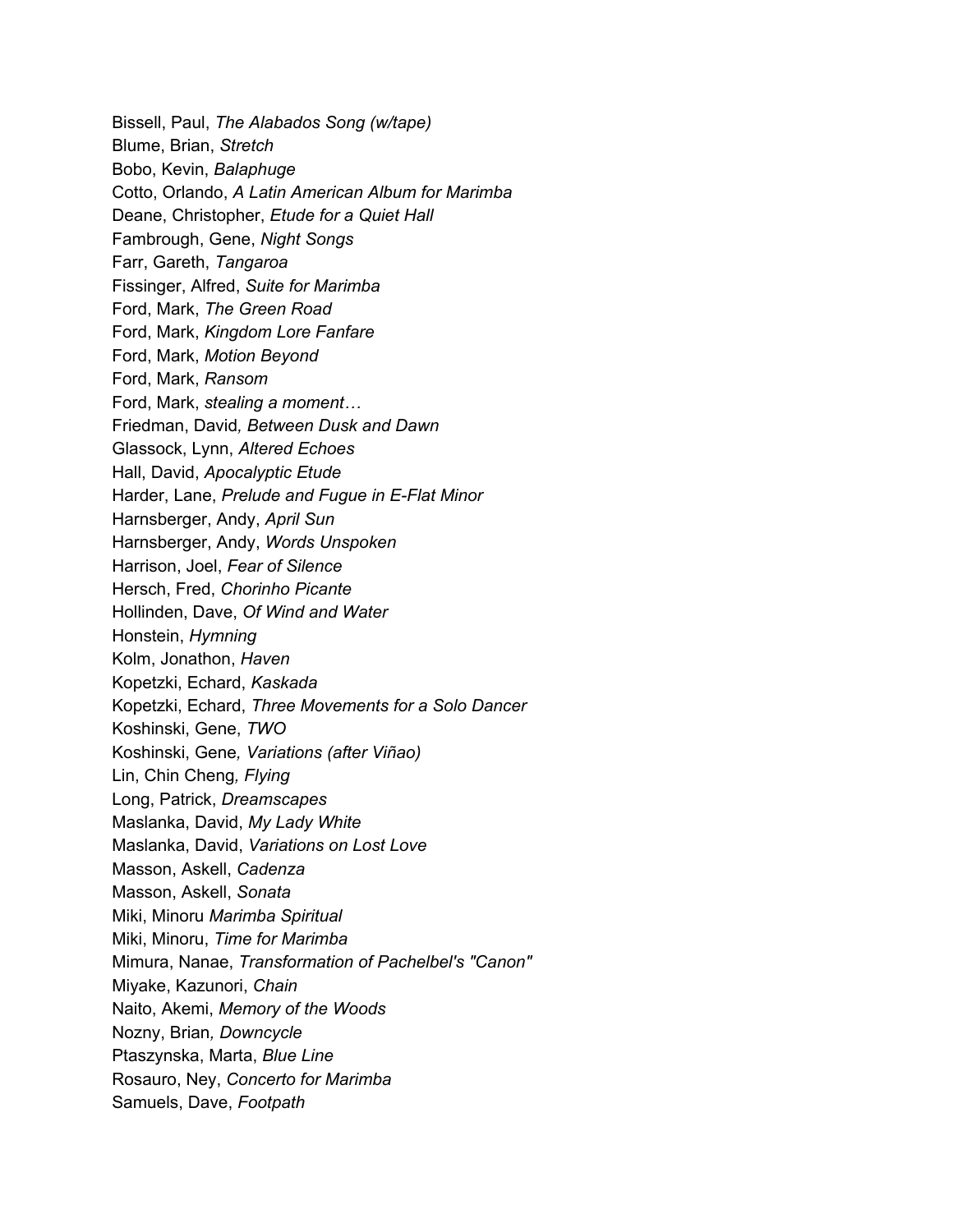Sammut, Eric, *Cameleon* Sammut, Eric, *Four Rotations* Sammut, Eric, *Libertango* Sammut, Eric, *Stroboscope* Sammut, Eric, *Three Spirals* Schuller, Gunther, *Marimbology* Sèjournè, Emmanuel, *Marimba Concerto* Sèjournè, Emmanuel, *Prelude No. 1* Sèjournè, Emmanuel, *Romantica* Shiner-McGuire, Kristen, *Colors of Earth and Sea* Silverman, Adam, *Carbon Paper and Nitrogen Ink* Snowden, Steven, *Long Distance* Tanaka, Toshimitsu, *Two Movements for Marimba* Tyson, Blake, *Anubis*

### KEYBOARD/Vibraphone:

Combs, J.C., *Reflections* Combs, J.C., *Three Brothers* Combs, J.C., *One for Paquito* Davis, Thomas, *Recital for Vibraharp* Ferchen, Tim, *A Farewell to Those Left Behind* Friedman, David, *Texas Hoedown* Fambrough, Gene, *Night Songs* Glassock, Lynn, *Reflections* Glentworth, Mark, *Blues for Gilbert* Glentworth, Mark, *Vibraphone Suite No. 1* Johnson, David, *Fifteen Etudes for Vibraphone* Kopetzki, Echard, *Festival Songs* Long, Patrick, *Lullaby* Molenhof, Bill*, Music of the Day (collection)* Pushkarev, Andrei, *Elégie* Pushkarev, Andrei, *A Little Jazz Waltz* Rosauro, Ney, *Prelude & Blues* Rosauro, Ney, *Bem-vindo* Weir, Martin, *Internal Evidence*

## MULTI-PERCUSSION:

Campbell, James, *Garage Drummer* Corbin, Dwayne, *Cage for One* Finley, Ben, *Blade* Gregory, Brad, *The Discordant Psyche* Hamilton, Bruce, *Edge (Corrugated Box* )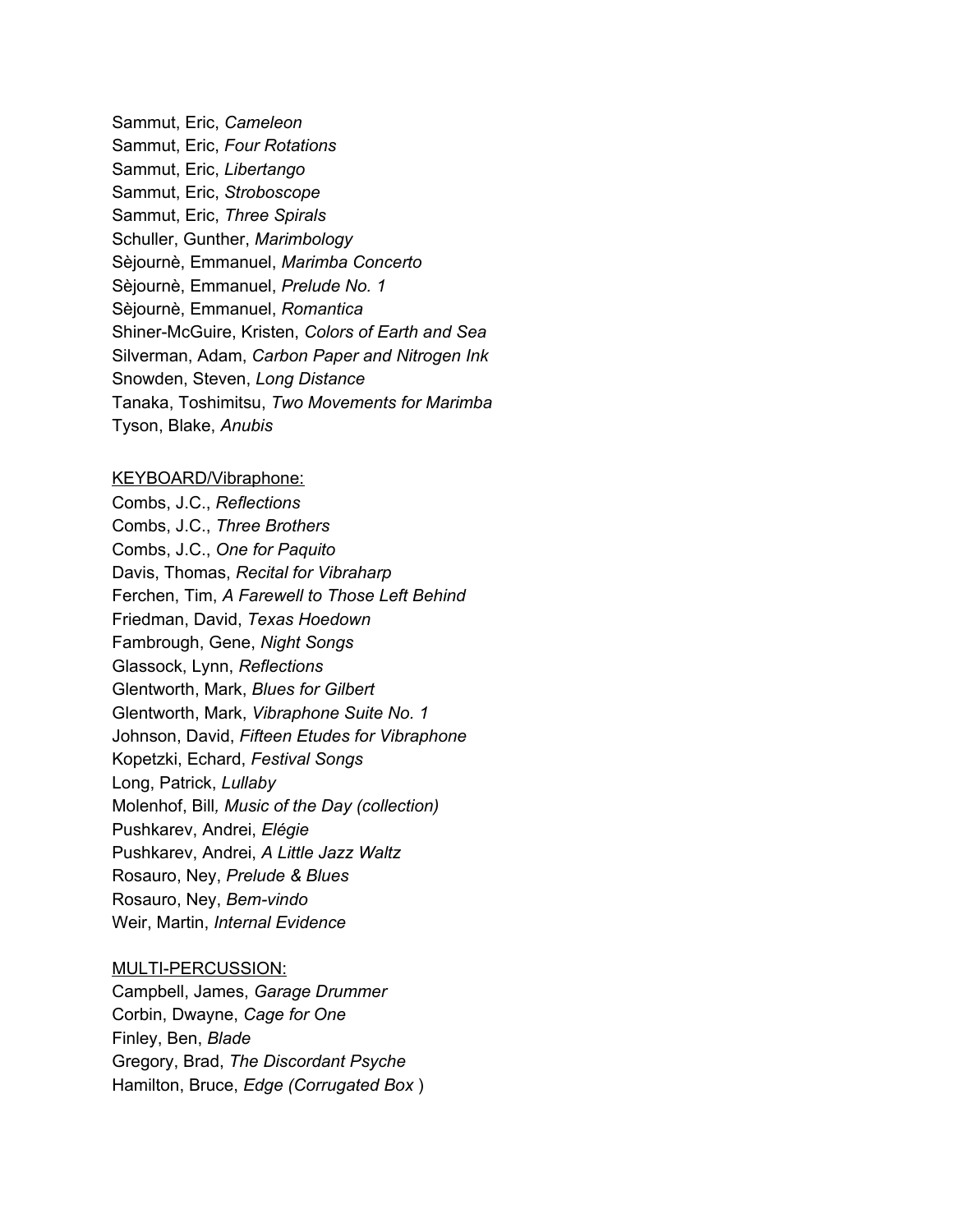Hollinden, Dave, *Cold Pressed* Hollinden, Dave, *Six Ideas* Kitazume, Michio, *Side by Side* Kopetzki, Echard, *Canned Heat* Kopetzki, Echard, *Topf-Tanz* Kopetzki, Echard, *Wild Garden* Jones, Brett, *Jerusalem 1099* O'Donnell, Rich, *Microtimbre* Riley, Steve, *Collinear Dancer* Rosauro, Ney, *Cenas Amerindias* Rzewski, Frederic, *To the Earth* Stern, Robert, *Adventures for One*

## ORCHESTRAL INSTRUMENTS & ACCESSORIES:

Carlyss, Gerald, *Symphonic Repertoire for Timpani: The Brahms & Tchaikovsky Symphonies* Carlyss, Gerald, *Symphonic Repertoire for Timpani: The Nine Beethoven Symphonies* Carroll, Raynor, *Orchestral Repertoire for the Snare Drum* Carroll, Raynor, *Orchestral Repertoire for the Glockenspiel (Vol. 1&2)* Carroll, Raynor, *Orchestral Repertoire for the Xylophone (Vol. 1&2)* Carroll, Raynor, *Orchestral Repertoire for the Bass Drum and Cymbals* Carroll, Raynor, *Orchestral Repertoire for the Tambourine, Triangle and Castanets* Cirone, Anthony, *Symphonic Repertoire for Cymbals* Cirone, Anthony, *Symphonic Repertoire for Snare Drum* Genis, Tim, *Symphonic Repertoire for Percussion Accessories* Tafoya, John*, Beyond the Audition Screen* Van Geem, Jack, *Symphonic Repertoire for Keyboard Percussion*

## DRUM SET/Method Books:

Cameron, Clayton *– Brushworks* Chester, Gary *– The New Breed* Fidyk, Steve *– Inside the Big Band Drum Chart* Garibaldi, David *– Future Sounds* Houghton, Steve *– The Drumset Soloist* Latham, Rick *– Advanced Funk Studies* Morgan, Tom *– The Jazz Drummer's Reading Workbook* Rabb, Johnny *– Jungle/Drum 'n' Bass for the Acoustic Drum Set* Riley, Herlin and Vidacovich, Johnny *– New Orleans Jazz and Second Line Drumming* Riley, John *– Beyond Bop Drumming* Riley, John *– The Jazz Drummer's Workshop – Advanced Concepts for Musical Development* Uribe, Ed *– The Essence of Brazilian Percussion & Drum Set* Uribe, Ed *– The Essence of Afro-Cuban Percussion*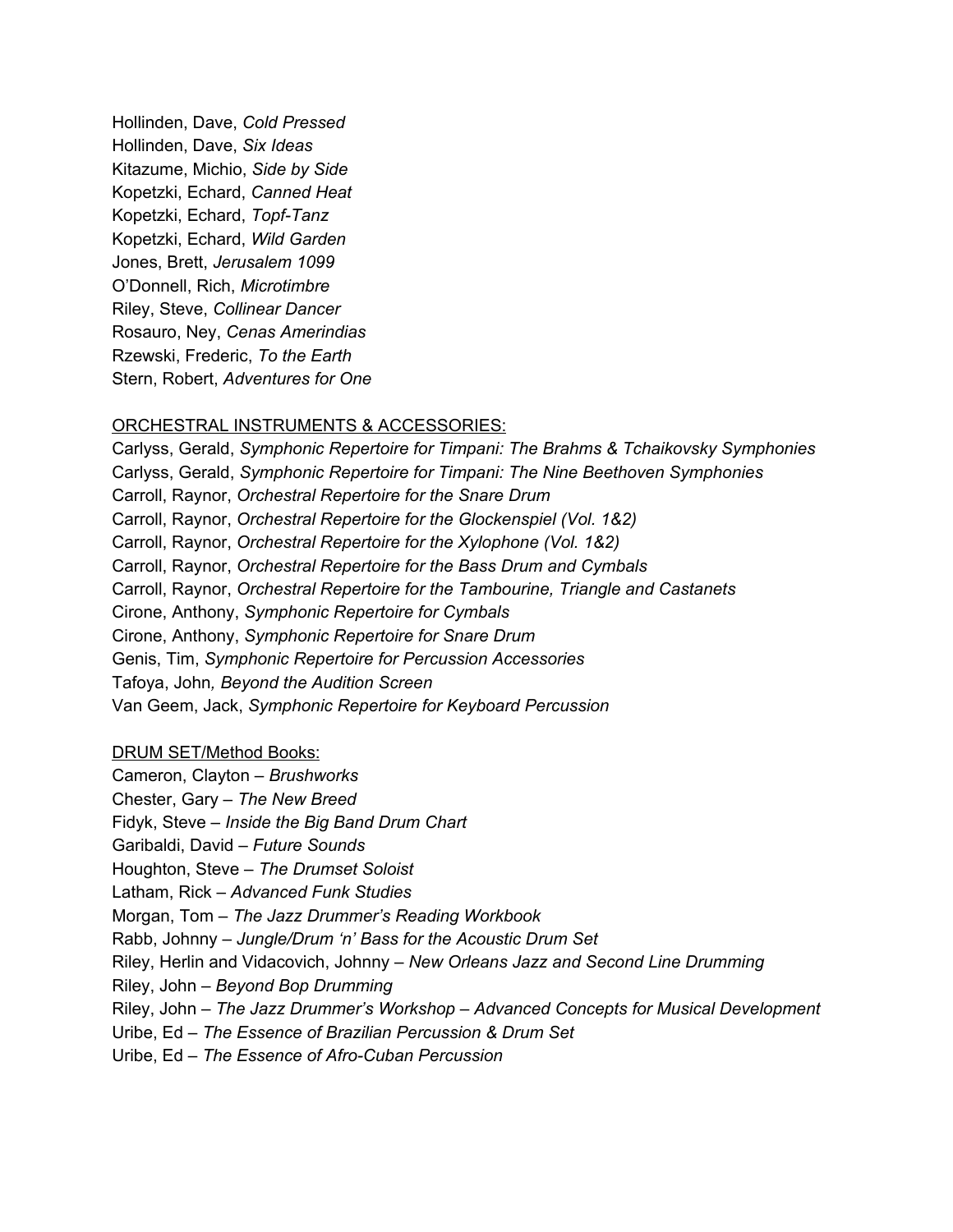## DRUM SET/Solo Repertoire:

Garibaldi, David *– The Code of Funk* Sanderbeck, Rande *– Homage to Max* Various *– Drum Standards – Transcriptions of 10 Classic Jazz Performances* Selected transcriptions from: Jimmy Cobb, Buddy Rich, Mel Lewis, Elvin Jones, Roy Haynes

## WORLD/ORCHESTRAL Resources:

Bergamo, John, *The Art and Joy of Hand Drumming* Bergamo, John, *Hand Drumming*, (Book & Video) Charles, David, *Conga, Bongo, Timbale Technique* Hannigan, Steàfàn, *The Bodhràn Book* (DVD available) Kruspe, Andy, *The Bodhrán Primer* (w/mp3) Kruspe, Andy, *Playing the Tune* (w/mp3). [bodhrán] Kuckhermann, David, *World Percussion 1: Frame Drums (DVD)* Kuckhermann, David, *World Percussion 2: Riq and Darbuka (DVD)* Kuckhermann, David, *Complete Cajon 1 & 2 (DVD)* Lacerda, Vina*, Pandeirada Brasileira (w/DVD)* Leake, Jerry *Clave* Mattioli, Paulo, *West African Djembe Drumming* Sheronick, Yousif, *Advance Frame Drum Techniques* Sheronick, Yousif, *Riq Instructional DVD: Basics of the Middle Eastern Tambourine* Spiro, Michael, *The Conga Drummer's Guidebook* Spiro, Michael, *Introduction to the Conga Drum (DVD)* Spiro and Coletti, *The Language of the Masters (w/audio files)* Steinholtz, Jerry, *The Essence of Playing Congas* Uribe, Ed, *The Essence of Afro-Cuban Percussion & Drum Set* Uribe, Ed, *The Essence of Brazilian Percussion and Drum Set* Velez, Glen, *The Fantastic World of Frame Drums* Williams, B. Michael, *Learning Mbira*

## WORLD/Solo Works:

Akiho, Andy, *Omnipresent* (tenor steel pan solo) Coelho de Souza, Ricardo A., *Caxixando* Dutz, Brad, *Three Congations* Menge, CJ, *Juniper Ridge (lead pan)* Robinson, N. Scott, *Handful (bendir)* Robinson, N. Scott, *Il Mano* Robinson, N. Scott, *Shaken, Not Stirred (riq)* Ross, Paul G., *North-South (tenor pan solo)* Teague, Liam, *Raindrops (tenor steel pan solo)* Williams, B. Michael, *Another New Riq* Williams, B. Michael, *Bodhran Dance*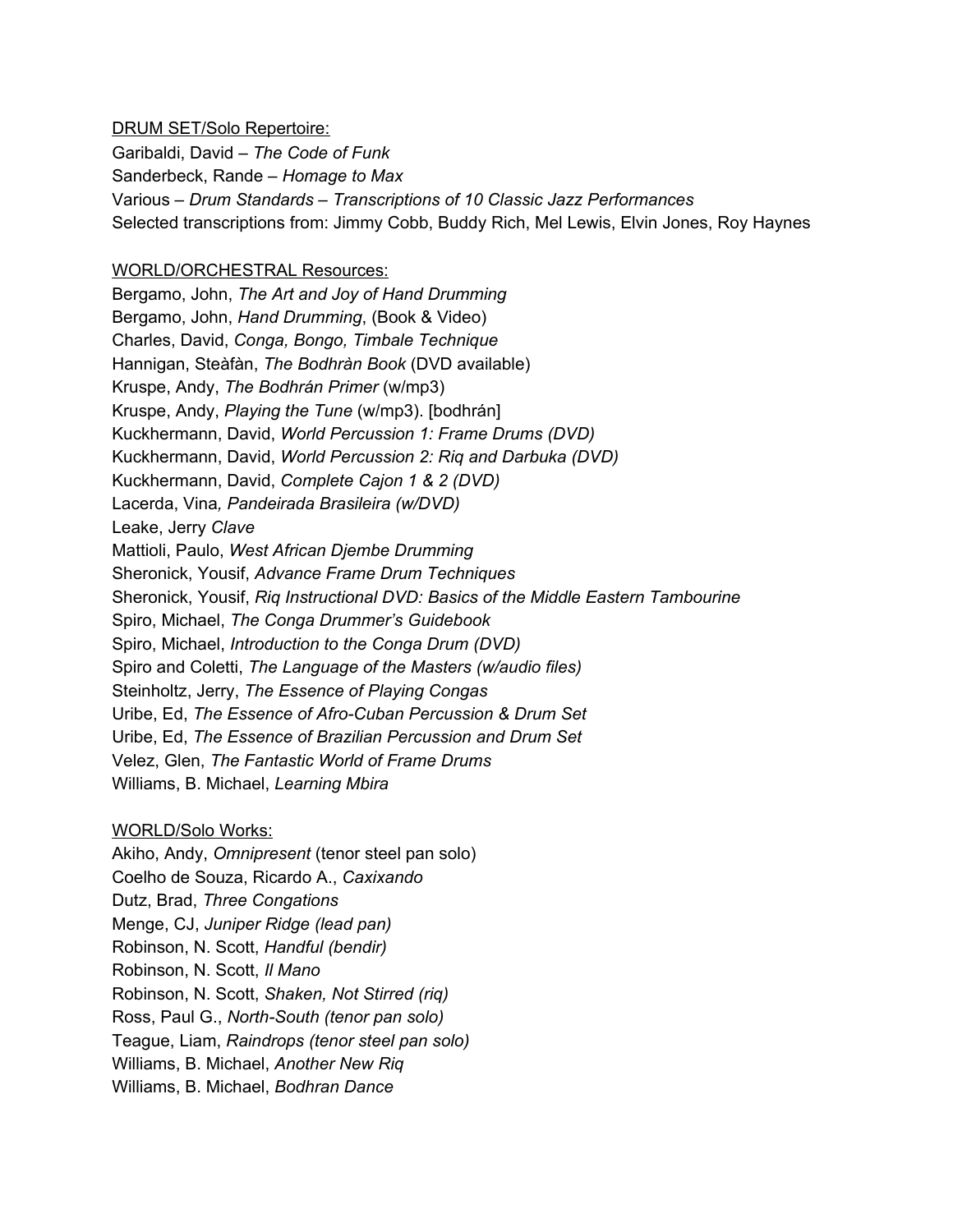Williams, B. Michael, *Four Solos for Frame Drums* Williams, B. Michael, *Kirina Dreams* for solo djembe with ksink-ksink Williams, B. Michael, *Merck's Tattoo* for solo riq Williams, B. Michael, *Recital Suite for Djembe* Williams, B. Michael, *Rhythmic Journey No. 1: Conakry to Harare* for solo tar Williams, B. Michael, *Rhythmic Journey No. 2: The Cage Sieve* for bodhrán Williams, B. Michael, *Rhythmic Journey No. 3: Post-Minimal* for riq Williams, B. Michael, *Tiriba Kan,* djembe solo

## DUETS:

Cangelosi, Casey, *Theatric No. 6* (4 shared drums) Chopin, Frederic, arr. Safri Duo, *Etude No 4 in C# minor* (2 marimbas) Gay, Kirk, *Fear Cage* (9 timpani, auxilary, and tape) Koshinski, Gene, *As One* (multi perc / shared marimba) Ridley, Steven, *Meteor* (2 marimbas) Tilburg, Shaun, *4 Minute Psychosis* (2 snare drums and tape) Trevino, Ivan, *Into the Air* (2 marimba) Trevino, Ivan, *2+1* (1 shared marimba) Trevino, Ivan, *Wildings* (multi perc duo) Tyson, Blake, *Vertical River* (marimba and vibraphone duet) Venet, Andrea, *Faded Lines* (snare duo)

## **MUP 418- Selected areas of study with appropriate level sight-reading.**

SNARE DRUM/Solo Repertoire and Collections: Ablinger, Peter, *Rauschen* Agostini, Dante, *Le Train* (Methode de Batterie, vol. V) Akiho, Andy, *Stop Speaking* Becker, Bob, *Rudimental Arithmetic* Bobo, Kevin, *Tantrum* Bouchet, Gabriel, *Trépidant et Ludique* Cuong, Viet, *Well-Groomed* Davis, Nathan, *Dovetail* Delécluse, Jacques, *Douze Études, Etude 6* Delécluse, Jacques, *Douze Études, Etude 9* Di Bartolo, Anthony M*., Nine Lives* Francois, J.C., *Fragments II* Fougeroux, Stéphan, *3 Pièces pour caisse claire* Geoffroy, Jean, *And You and I…* Hodkinson, Sydney, *The Noble Snare, vol. 3, Kerberos* Lylloff, Bent, *Århus Etude* Masson, Askell*, B2B*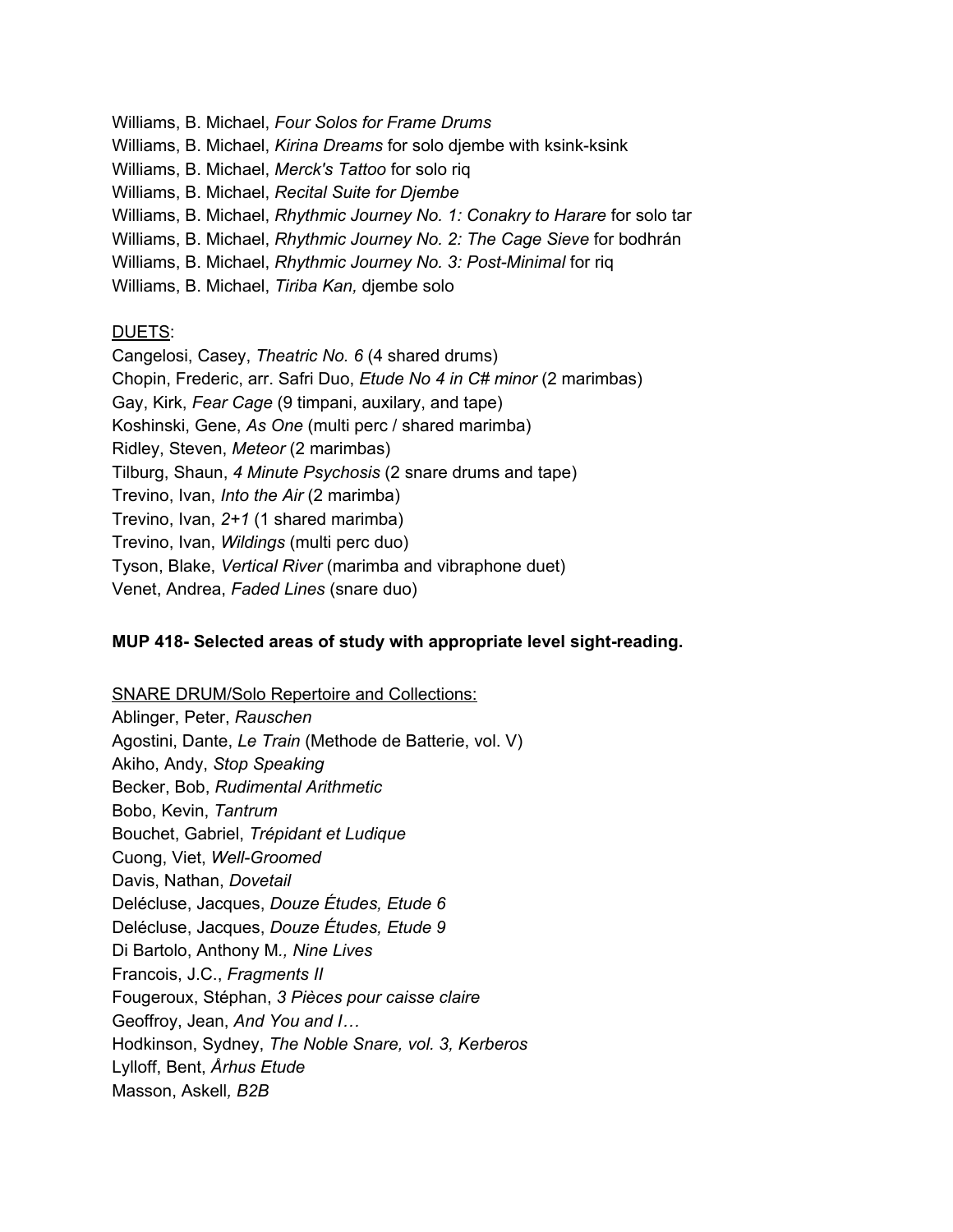Masson, Askell*, Konzertstück* Mellits, Marc, *Stick* Pereira, Joseph*, Tarol* Pickering, Caleb, *An Assembly of Outrage for solo snare drum and tape* Reeves, David, *War Drum Peace Drum* (with audio track) Rouse, Christopher, *Mime* Sherwood, Tom, *Tanz* Young, Nina, *Heart.throb*

#### TIMPANI:

Carter, Elliot, *Eight Pieces for Four Timpani , Sa*ȅ*ta* Carter, Elliot, *Eight Pieces for Four Timpani, March* Erickson, Kevin, *Alcobaça Suite* Hamilton, Tom, *Parallel Passages* Hochrainer, Richard, *Etüden für Timpani*, book 2, #50

#### KEYBOARD/Marimba:

Abe, Keiko, *Variations on Japanese Children's Songs* Bobo, Kevin, *Gordon's Bicycle* Burritt, Michael, *Caritas* Burritt, Michael, *Four Movements for Marimba* Burritt, Michael, *Shadow Chasers (solo version)* Burritt, Michael, *The Islands* Cangelosi, Casey, *Five Preludes* Cangelosi, Casey, *Opening* Ewazen, Eric, *Northern Lights* Gerassimez, Alexej*, Eravie* Gronemeier, Dean, *Nature Alley* Mueller Brian, *Danny Boy* Stout, Gordon, *Rumble Strips* Stout, Gordon, *Sedimental Structures* Takemitsu, Toru, *12 Songs for Guitar* Trevino, Ivan, *The Warning Lights are Blinking Red* (with audio track) Wesley-Smith, Martin, *For Marimba and Tape* Zeltsman, Nancy, ed., *Intermediate Masterworks for Marimba, Vols. 1 & 2*

#### KEYBOARD/Vibraphone:

Gann, Kyle, *Olana* Gibson, Gary, *Wallflower, Snowbird, Carillon* Hennies, Sarah, *Sisters* Huesgen, Tim, *Trilogy for Vibraphone* McBride, David, *Ever Inward* Piazzola, Astor/arr. Morleo, *Five Miniatures*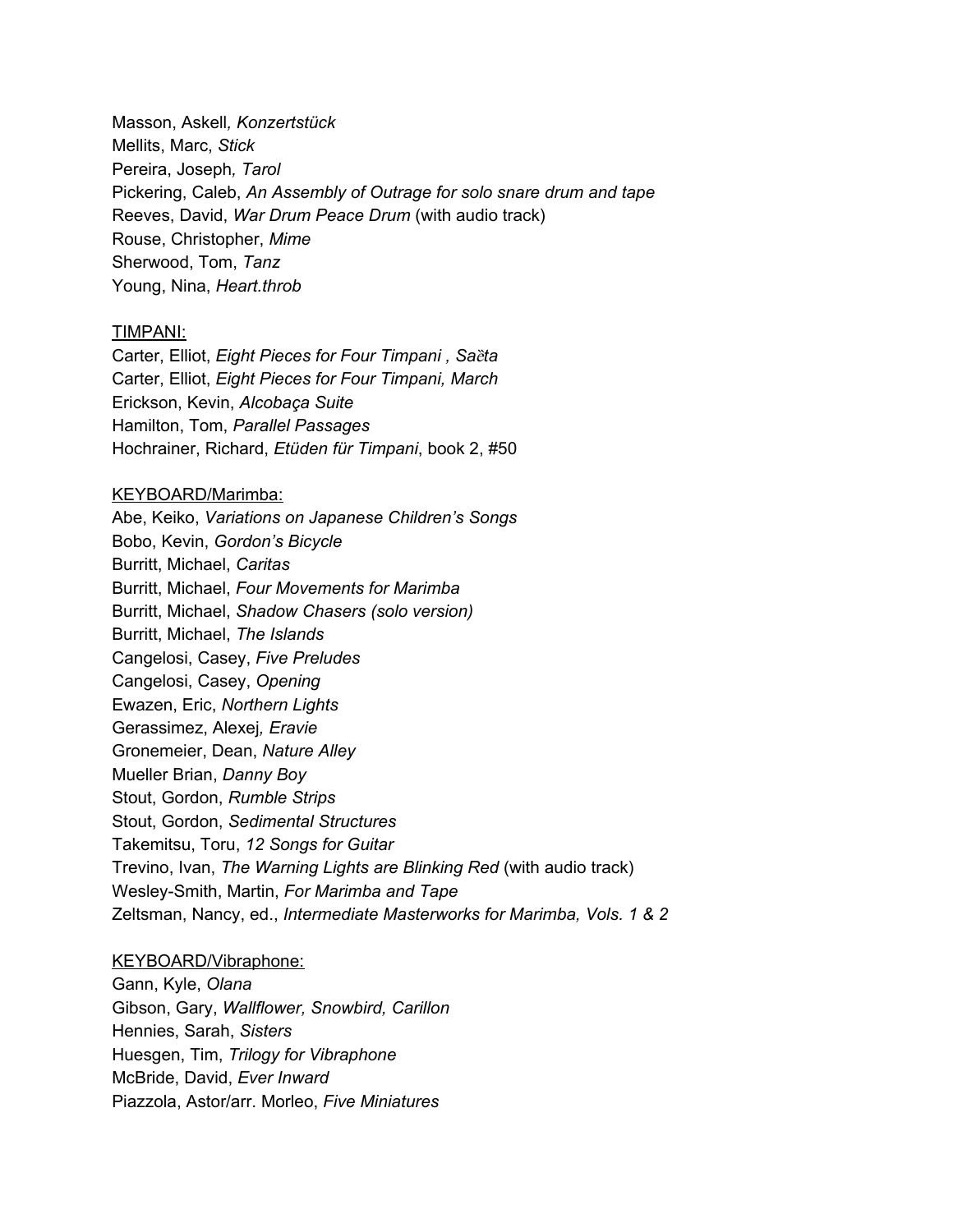Sèjournè,Emmanuel, *Vibraphone Concerto* Stright, Robert, *Six Poems* Various, *Composers Guild of New Jersey Vibraphone Commission* (collection of 12 pieces)

## MULTI-PERCUSSION

Campbell, James, *Tangents* Cangelosi, Casey, *Sick 6erpent* Cangelosi, Casey, *Naglfar* Dietz, Brett William, *FireWire* Feldman, Morton, *King of Denmark* Lang, David, *Unchained Melody* Lindroth, Scott, *Bell Plates* Ptaszynska, Marta*, Spider Walk* Schwantner, Joseph, *Concerto for Percussion and Orchestra* Serry, John, *Therapy* Tenney, James, *Having Never Written a Note for Percussion* Udow, Michael, *Fracture* Volans, Kevin, *Akrodha*

## DRUM SET/Method Books:

Cameron, Clayton – *Brushworks* Chaffee, Gary – *Linear Time Playing* Clark, Mike – *Funk Drumming: Innovative Grooves and Advanced Concepts* Gomes, Sergio – *Novos Caminhos da Bateria Brasileria* Hernandez, Horacio – *Conversations in Clave* Houghton, Steve – *The Drumset Soloist* McCarthy, Joe – *Afro-Cuban Big Band Play-Along* Riley, John – *Beyond Bop Drumming* Riley, John – *The Jazz Drummer's Workshop – Advanced Concepts for Musical Development* Uribe, Ed – *The Essence of Afro-Cuban Percussion* Uribe, Ed – *The Essence of Brazilian Percussion & Drum Set*

## DRUM SET/Solo Repertoire:

Cangelosi, Casey, *fAnaTiC* Lamb, Alexis – *Post-Lightened* Smith, Stuart Saunders – *Blue Too* Zappa, Frank – *The Black Page No. 1* Selected transcriptions from: Elvin Jones, Roy Haynes, Buddy Rich, Mel Lewis, Tony Williams, Jack DeJohnette

WORLD: Akiho, Andy, *Macqueripe (tenor steel pan, tambourine solo)*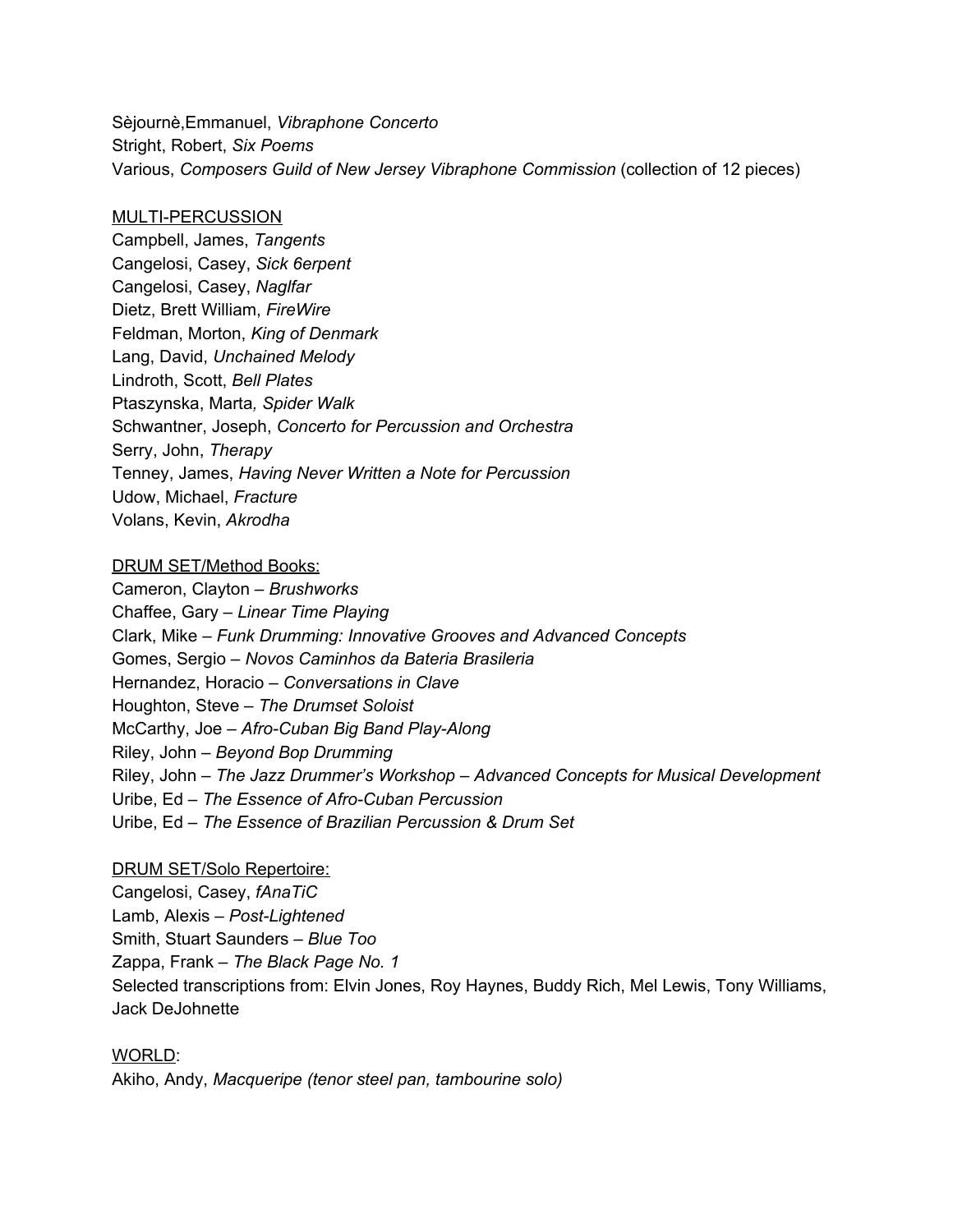Akiho, Andy, *Synesthesia Suite: Hada Iro (Beige), Murasaki (Purple), Aka (Red), Karakurenai (Crimson), Daidai Iro (Orange), Momo Iro (pink) [all tenor steel pan solos]* Casella, Jim, *Prime Ordinals* (djembe and electronics) Robinson, N. Scott*, Well in Hand (kanjira)* Sheronick, Yousif, *Manta Ray Dance for Solo Riq* Teague, Liam, *Cell-O-Vibes (cello steel pan solo)*

## DUETS:

Chappell, Robert, *Open Window* (tenor pan and marimba) Labozetta III, Victor, *In Green* (2 marimbas) Larsen, Libby*, Like a Blind Man Tapping in the Dark* (1 shared marimba) Locke, Joe, *Parkway* (vibe / marimba duo) O'Meara, Rich*, Wooden Music* (2 marimbas) Remington, Jacob, *Tango Passacaglia* (2 marimbas) Robinson, N. Scott, *Mirage* (riq duet) Trevino, Ivan *Crossroads* (1 marimba / cajon and desk bells) Venet, Andrea, *My Favorite Things* (Vibe / marimba with tuned instruments of choice)

# *GRADUATE PROFICIENCY LEVELS*

Graduate levels of percussion study include a comprehensive survey of percussion pedagogy and repertoire to develop an awareness of the current and historical performance practices as well as an understanding of the evolution of percussion literature and instrument development.

Graduate level study emphasizes advanced literature with an individualized repertoire that compliments a student's musical profile. The curriculum focuses on the candidate's strengths, deficiencies and field of interest or specialization. Graduate students should consult the Graduate Student Handbook for specific guidelines regarding their degree requirements.

## **MUP 518- Selected areas of study**

SNARE DRUM/Solo Repertoire and Collections: Delécluse, Jacques, *Test-Claire* Gerassimez, Alexej, *Asventuras* Martynciow, Nicolas, *Impressions* Martynciow, Nicolas, *Tchik* Masson, Askell*, Kim* Masson, Askell, *Prim* Wahlund, Ben, *The Whimsical Nature of Small Particle Physics*

## TIMPANI:

Carter, Elliot, *Eight Pieces for Four Timpani, Canaries*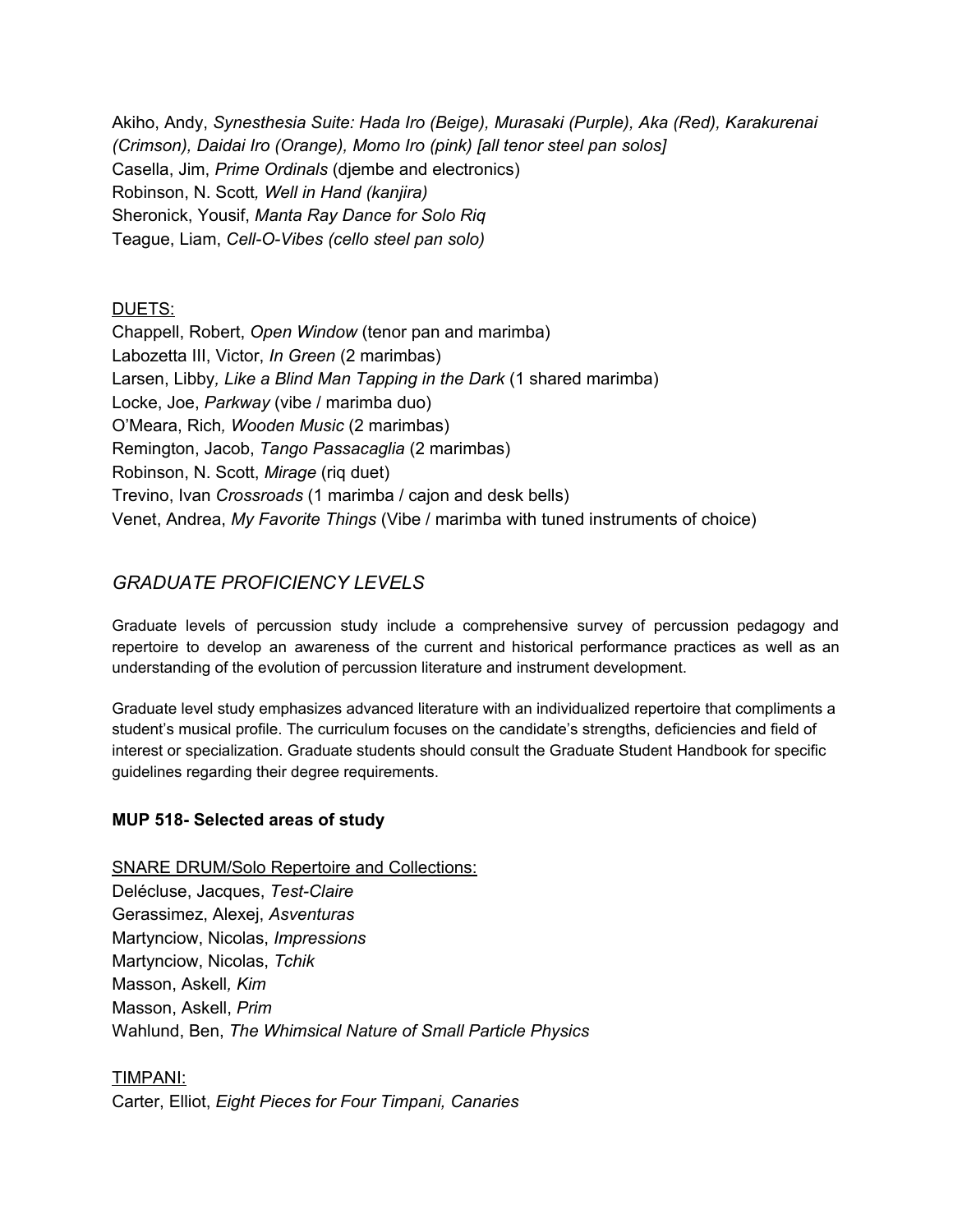Helble, Raymond, *Three Etudes for Five Timpani* Williams, Jan, *Variations for Solo Kettledrums*

#### KEYBOARD/Marimba:

Abe, Keiko, *Itsuki Fantasy for Six Mallets* Abe, Keiko, *Marimba D'Amore* Abe, Keiko, *Prism Rhapsody* Babbitt, Milton, *Beaten Paths* Babbitt, Milton*, Concerto Piccolino* Bazelon, Irwin, *Suites for Marimba* Bobo, Kevin, *French Flies* Bobo, Kevin, *Rhythmic Jambalaya* Cangelosi, Casey, *Encore in G* Cangelosi, Casey, *Character No. 5 "Aethyr"* Cangelosi, Casey, *Etude in E Minor* Dessner, Bryce, *Tromp Miniature* Ewazen, Eric, *Concerto for Marimba* Miyoshi, Akira, *Torse* III Miyoshi, Akira, *Conversation* Pereira, Joseph*, Five Pieces for Solo Marimba* Psathas, John, *One Study One Summary* Serry, John, *Night Rhapsody for Marimba* Snowden, Steve, *Telephony* Stevens, Leigh Howard, *Rhythmic Caprice* Vinao, Alejandro, *Madera Viento y metal* Westlake, Nigel, *Fabian Theory* Westlake, Nigel, *The Hinchinbrook Riffs*

## KEYBOARD/Vibraphone:

Deane, Christopher, *The Apocryphal Still Life* Deane, Christopher, *Dis Qui Etude* Deane, Christopher, *Mourning Dove Sonnet* Snowden, Steven, *Telephony*

#### MULTI-PERCUSSION:

Alvarez, Javier, *Temazcal* Gordon, Michael, *XY* Hibbard, William, *Parsons' Piece* Hollinden, Dave, *Dusting the Connecting Link* Kotche, Glenn, *Monkey Chant* Ishii, Maki, *Thirteen Drums* Lang, David, *Miracle Ear* Laurello, Michael*, Spine (solo ver.)*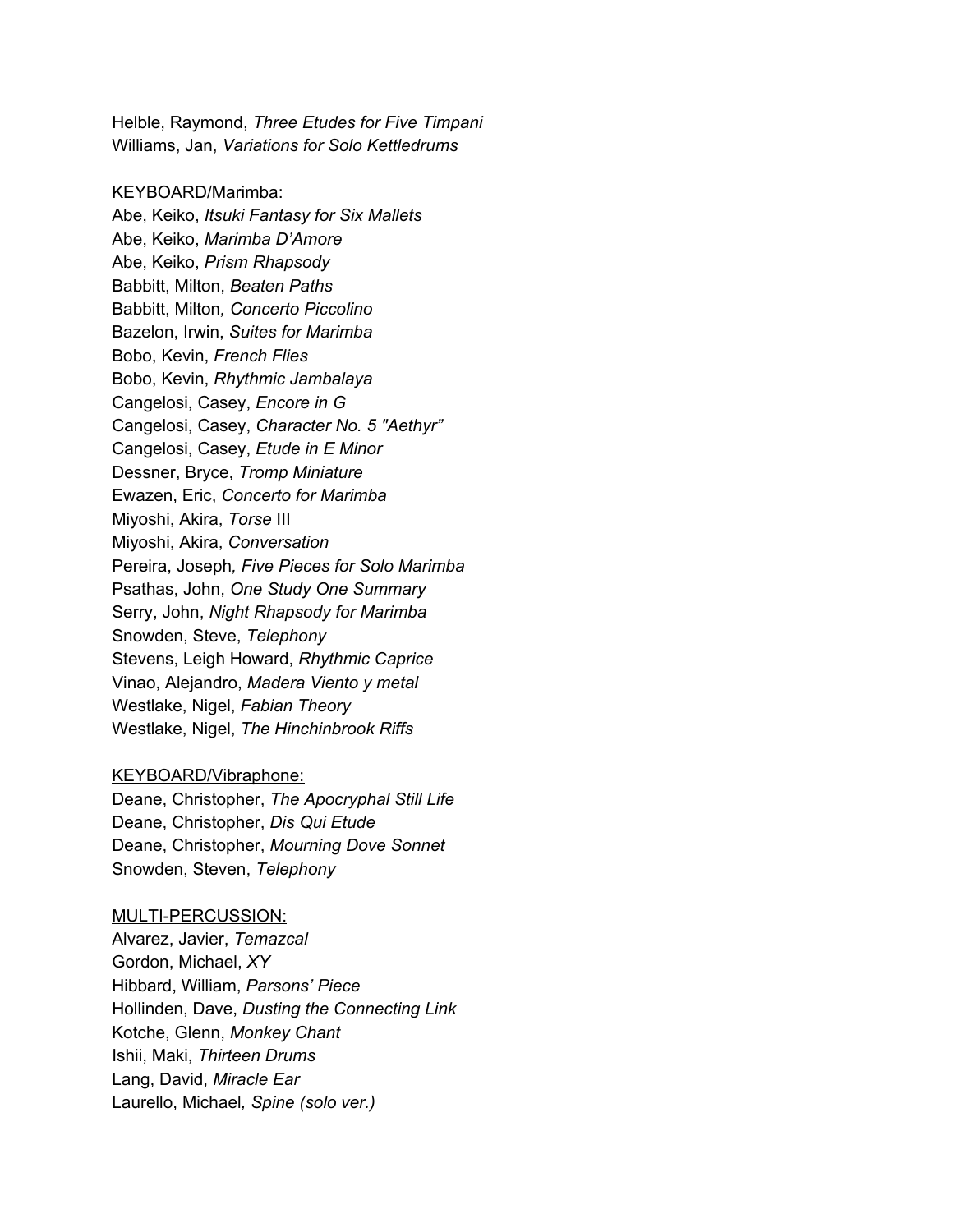Romig, James*, A Slightly Evil Machine* Romig, James*, Block* Price, William, *Sans Titre IV* Ridge, Matt, *Small Talk* Thomson, Ken, *Catapult* Tompkins, Joe, *To Varese* Volans, Kevin, *Asanga* Volans, Kevin, *She Who Sleeps with a Small Blanket*

## DRUM SET/Method Books:

DeJohnette, Jack and Perry, Charlie *– The Art of Modern Jazz Drumming* Filipski, Krzysztof *– Mel Bay Presents Steve Gadd* Harrison, Gavin *– Rhythmic Illusions* Harrison, Gavin *– Rhythmic Perspectives* Hernandez, Horacio *– Conversations in Clave* McCarthy, Joe *– Afro-Cuban Big Band Play-Along* Lockett, Pete *– Indian Rhythms for Drumset* Mizuno, Osami *– Illusions in Rhythm for the Drumset* Prins, Jan *– Hi-Hat Integration* Riley, John *– Beyond Bop Drumming* Riley, John *– The Jazz Drummer's Workshop – Advanced Concepts for Musical Development* Uribe, Ed *– The Essence of Afro-Cuban Percussion*

## DRUM SET/Solo Repertoire:

Hartenberger, Russell *– Raghavan - Nexus Portfolio, Breakout* Zappa, Frank *– The Black Page No. 1* Selected transcriptions from: Elvin Jones, Roy Haynes, Tony Williams, Jack DeJohnette, Mike Clark, Steve Gadd, Bill Stewart, Eric Harland, Brian Blade

## DUET

Andrew, Thomas, *Three Transformations* (marimba duo) Babcock, Ted, *II* (2 vibes and tape) Temple, Alex, *Three Genders,* (1 vibe and multi perc / desk bells) Trevino, Ivan, *2300 Degrees* (2 Marimbas, 2 octave crotales) Venet, Andrea, *Chromeo* (Two multi setups / desk bells)

## **MUP 618- Selected areas of study**

SNARE DRUM/Solo Repertoire and Collections: Perez, Franco, *Pulsar* (with audio track)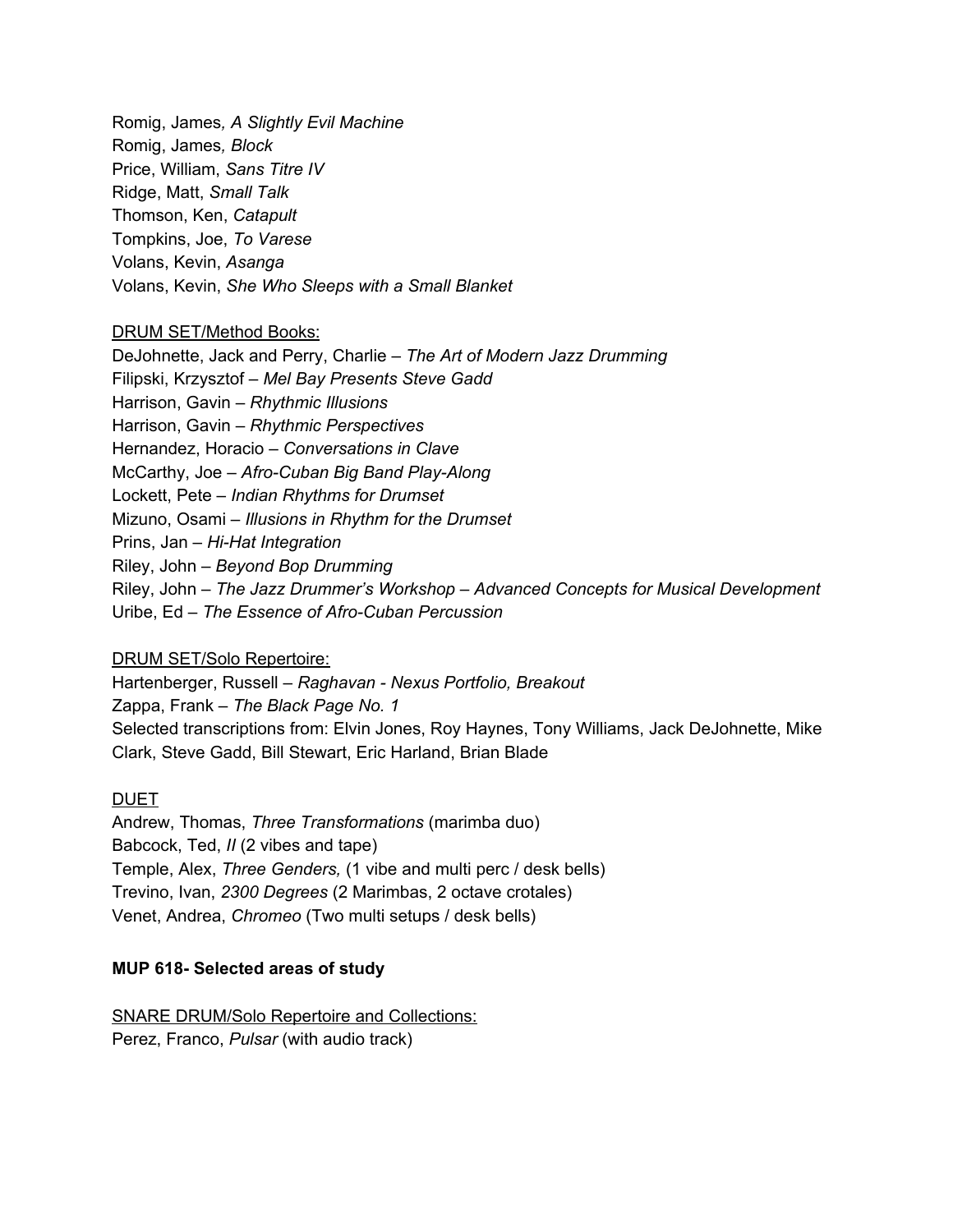#### TIMPANI:

Boivin, Phillippe, *Domino III* Erickson, Robert, *Dunbar's Delight* Ichyanagi, Toshi, *Rhythm Gradation* Menge, CJ, *Flounder* Oliverio, *Dantreume Leu Pliska* Peyton, Jeffrey, *The Final Precipice* Ridley, Steve, *Animism for Prepared Timpani and Tape*

#### KEYBOARD/Marimba:

Bach, J.S., Any complete work from *Sonatas and Partitas for Violin* Bach, J.S., Any complete work from *Six Suites for Cello* Blazewicz, Marcin*, Sonata for Marimba* Burritt, Michael, *Sara's Song* Burritt, Michael, *Scirocco* Cheung, Pius, *Ballade for Eriko Daimo* Cheung, Pius, *Classical Sonata* Cheung, Pius, *Etude in D Major* Cheung, Pius, *Etude in E Minor* Cheung, Pius, *Nocturne in G Major* Cole, Elliot, *Bloom Suite* Deane, Christopher, *The Process of Invention* Deane, Christopher, *Three Shells* Dietz, Brett William, *Madison's Unicorn* Etezady, Roshanne, *Boomslang* Hatzis, Christos, *Fertility Rites* Hatzis, Christos*, In the Fire of Conflict* (with crotales & audio) Klatzow, Peter, *Dances of Earth and Fire* Klatzow, Peter, *Inyanga* Klatzow, Peter, *Six Concert Etudes for Marimba* Ko, Tonia, *Blue Skin of the Sea* Lang, David, *String of Pearls* Lansky, Paul, *Idle Fancies* Lansky, Paul, *Three Moves*

## KEYBOARD/Vibraphone:

Hackbarth, Ben, *Open End* Hamilton*,* Bruce, *Interzones* Honstein, Robert, *An Economy of Means* Munson, Jordan, *Free Associate No. 2, 3, 4* Wahlund, Ben, *Hard-Boiled Capitalism and the Day Mr. Friedman realized Google is a Verb*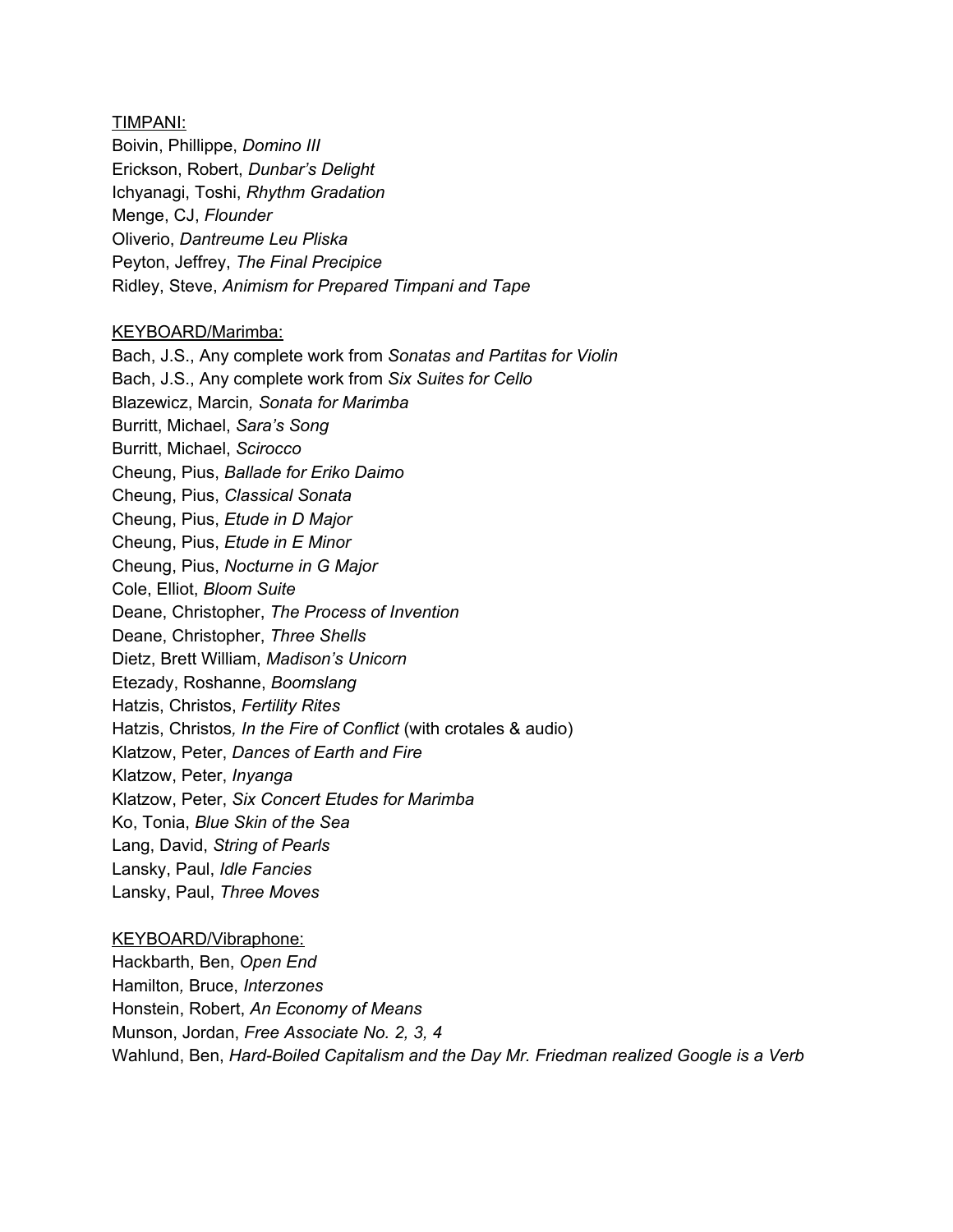MULTI-PERCUSSION:

Burtner, Matthew, *Broken Drum* Cage, John, *27'10.554" for a Percussionist* Cage, John, *Child of Tree* Cage, John, *Composed Improvisation* Campbell, James*, Tajin* Crumb, George, *Music for a Summer Evening (Makrokosmos III)* Dietz, Brett William, *Nocturne* Dillon, James, *TI-RE-TI-KE-DHA* Lang, David, *The Anvil Chorus* Lang, David, *Scraping Song* Lewis, George, *North Star Boogaloo* Maierhof, Michael, *splitting 19.1* Masson, Askell, *Frum: A Drum Song* Norgård, Per, *I Ching* Norgård, Per, *Waves* Stockhausen, Karlheinz, *#9 Zyklus* Xenakis, Iannis, *Psappha* Xenakis, Iannis, *Rebonds a & b*

## WORLD

Berry, Mark, *Mare Tranquillitatis (tenor steel pan, crotales, delay, and pitch shifter)* Lamb, Alexis, *Internal Dialogue (steel pan - tenor/double seconds)*

## DUET

Burrit, Michael, *Clear Midnight* (2 marimbas, 7 toms, 1 sus, 2 ribbon crashers) Dorman, Avner, *Udacrep Akubrad* (2 marimba, 2 toms, 2 dumbeks) Morag, Adi, *Octabones* (2 marimbas)

## **MUP 718- Selected areas of study**

## TIMPANI:

Selected Orchestral Excerpts, Commissions and Chamber Music Psathas, John, *Buyan (with track)* Psathas, John, *Planet Damnation (Concerto for Solo Timpani and Orchestra)*

## KEYBOARD/Marimba:

Aldridge, Robert, *From My Little Island* Andriesson, Louis, *Woodpecker* Applebaum, Mark. *Narcissus: Strata / Panacea* Bennett, Richard Rodney, *After Syrinx II* Billone, Pierluigi*, Mani.Matta* Bobo, Kevin, *Elements*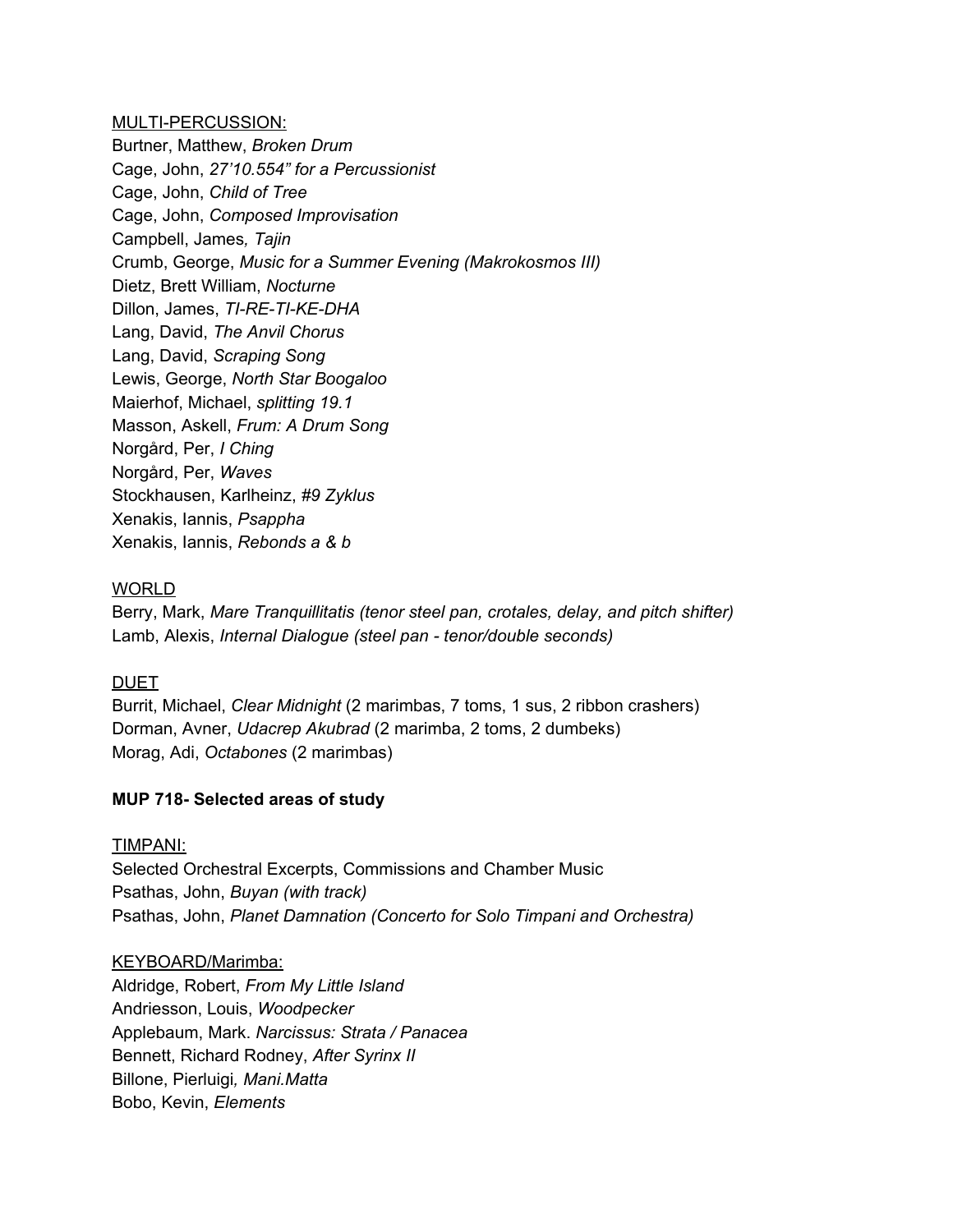Bobo, Kevin, *Marriage of the Lamb* Broström, Tobias, *Trois Tableaux* Bus, Jan, *Solitude for Marimba and 3 Woodblocks* De Kemp, Bart*, Mama Rimba* De Kinkelder*, Dolf, Touch* De Leeuw, Ton*, Midare for Marimba* Donatoni, Franco, *Mari* Druckman, Jacob, *Reflections on Nature of Water* Eckhardt, Jason, *Transience* Eldridge, Ryan, *Plastic Satin (w/digital accomp.)* Espel, Guillo, *Zamba Para Escuchar Tu Silencio* Fowler, Paul*, Michiyuki – Road to Death* Fukushima, Aiko, *Dance of Words* Harchanko, Joseph, *Heavy Circles* Harder, Lane, *Prelude & Fugue in E-Flat Minor* Harman, Chris Paul, *Verve* Henze, Hans Werner, *5 Scenes from a Snow Country* Hurel, Philippe, *Loops IV* Ichiyanagi, Toshi, *Paganini Personal* Ichiyanagi, Toshi, *The Source* Ignatowicz-Glinska, Anna, *Toccata* Inamori, Yasutaki*, Japanese Folk Song* Inamori, Yasutaki*, Petals in the Wind* Kaplan, Adolpho, *Iloï* Kingsland, Chappell, *The Labyrinth* Kyriakides, Yannis, *Bee Cult* (with shaker and pedal BD) Leeuw, Ton de, *Midare* Lesnik, Igor, *Neenah* Lin, Chin Cheng*, Kaleidoscope* Lin, Chin Cheng*, Marimba Concerto No. 1* Lin, Chin Cheng*, Tango for Naoko* Lunsqui, Alexandre, *Diogenes Lantern* Mackey, Steven, *See Ya Thursday* Mantovani, Bruno, *Moi, jeu* Marjan, Zoltan Csaba, *Niflheim* McCarthy, Daniel, *Rimbasly* Miyoshi, Akira, *Ripple* Nuyts, Frank, *Empty Music* Puts, Kevin, *Canyon* Reynolds, Roger, *Islands from Archipelago: II. Autumn Island* Sammut, Eric, *Variations on Porgy and Bess* Sarmientos, Jorge, *Concertino for Marimba and Orchestra* Schwanter, Joseph, *Velocities*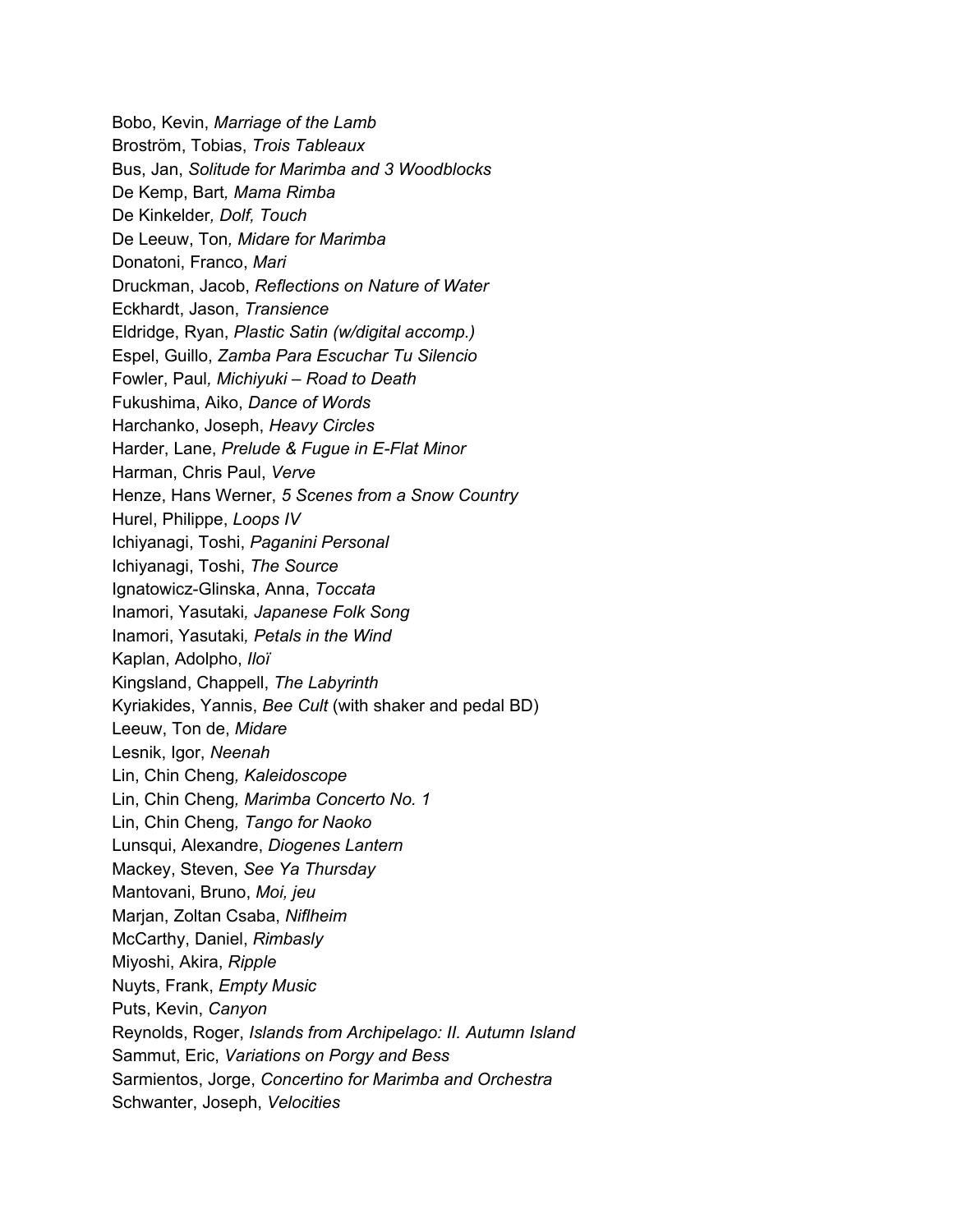Sciarrino, Salvatore, *Il Legno y parola* Sueyoshi, Yasuo, *Mirage pour Marimba* Ter Veldhuis, Jacob*, Barracuda (solo version)* Thomas, Andrew, *Merlin* Thrower, John, *True Colours* Vinao, Alejandro, *Burritt Variations* Vinao, Alejandro, *Khan Variations* Vinao, Alejandro, *Marimba Concerto* Wullur, Sinta*, Dukha: for marimba solo with percussion* Selected Orchestral Excerpts, Commissions and Chamber Music

## KEYBOARD/Vibraphone:

Applebaum, Mark, *Entre Funerailles II* Burton, Gary, *Chega de Saudade* Cardi, Maruo, *Libra* Denisov, Edison, *Nuages Noires (Black Clouds)* Denisov, Edison, *Scharze Wolken* Deyoe, Nicholas, *Fantasia IIIb* Donatoni, Franco, *Omar* Hall, Lawton, *All Your Thens for Now: Dream-Variations on Mingus* Helble, Raymond, *Sonata Brevis* Hurel, Philippe, *Loops II* Liebowitz, René, *3 Bagatelles for Vibraphone* Lopez, Jose Manuel, *Calculo Secreto* Mache, Francois-Bernard, *Phenix* Manoury, Philippe, *Le Livre de Claviers* Martin, Frederick, *Encore le style de l'acier* Matalon, Martin, *Short Stories* Oehring, Helmut, *Foxfire drei (kaliumchlorid)* Sannicandro, Valerio, *Distentio* Schaeffer, Boguslaw, *Constructions* Soler, Josep, *I com el cant del rossinyol* Stockhausen, Karlheinz, *Vibra Elufa* Selected Orchestral Excerpts, Commissions and Chamber Music

## MULTI-PERCUSSION:

Adams, John Luther, *The Mathematics of Resonant Bodies* Adler, Christopher, *Signals Intelligence* Adler, Christopher, *Plenum Vortices* Aperghis, Georges, *Graffitis* Aperghis, Georges, *Le Corps a Corps* Aperghis, Georges, *Le Coud de Foudre* Borboudakis, Minas, *Evlogitária*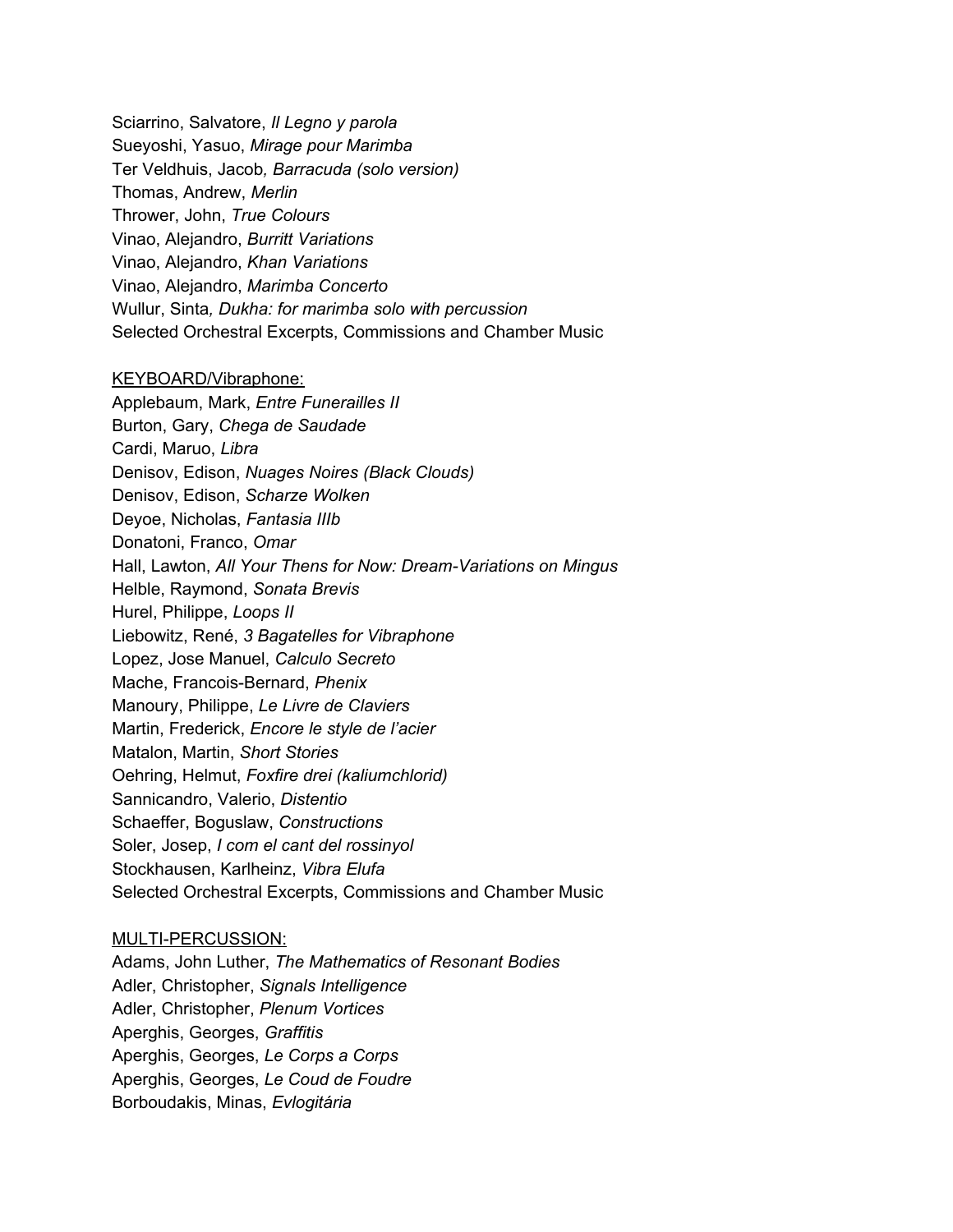Cage, John, *Ryonaji* Delio, Thomas, *As Though* Demers, Inouk, *Desastre* Dennehy, Donnacha, *Paddy* Nicholas, *Lullaby* Durieux, Frederic, *Incidences* Elwood, Paul, *The Inevitable Descent of Heaven* Eotvos, Peter, *Psalm 151: In memoriam Frank Zappa* Ferneyhough, Brian, *Bone Alphabet* Finnissy, Michael, *Hinomi* Fukushi, Norio, *Ground* Gaburo, Kenneth *Antiphony VIII: (Revolution)* Gendall, Chris*, Dita* Giner, Bruno, *Ton doigt sur le tambour* Globokar, Vinko, *Toucher for Speaking Percussionist* Globokar, Vinko, *?Corporel* Griffin, Charles, *Visitations* Henze, Hans Werner, *Prison Song* Hosokawa, Toshio, *Sen VI* Jarrell, Michael, *Assonance VII* Lachenmann, Helmut*, Interieur I* Lehman, Hans Ulrich, *Stro(i)king* Lucier, Alvin, *Silver Streetcar for the Orchestra* Lund, Erik, *Due Process* Mache, Francois-Bernard, *Phénix* Maric, Dave, *Sense & Innocence* Maric, Dave, *Trilogy* Nielson, Lewis, *lengua encubierto* Pereira, Joseph, *Word of Mouth* Pintscher, Matthias, *Nemeton* Reynolds, Roger, *Watershed I* Rijnvos, Richard, *Stalker* Ruders, Poul, *Alarm – A Thriller for Percussion* Saariaho, Kaija, *Six Japanese Gardens* Saariaho, Kaija, *Trois Riviers Delta* Sierra, Roberto, Bongo-O Smith, Stuart Saunders, *…And Points North* Taira, Yoshihisa, *Monodrame* Tanguy, Eric, *Towards* Wallin, Rolf, *Stonewave* Wolf, Christian, *Percussionist Songs* Wood, James, *Rogosanti* Wood, James, *Shrine of Stored Incense*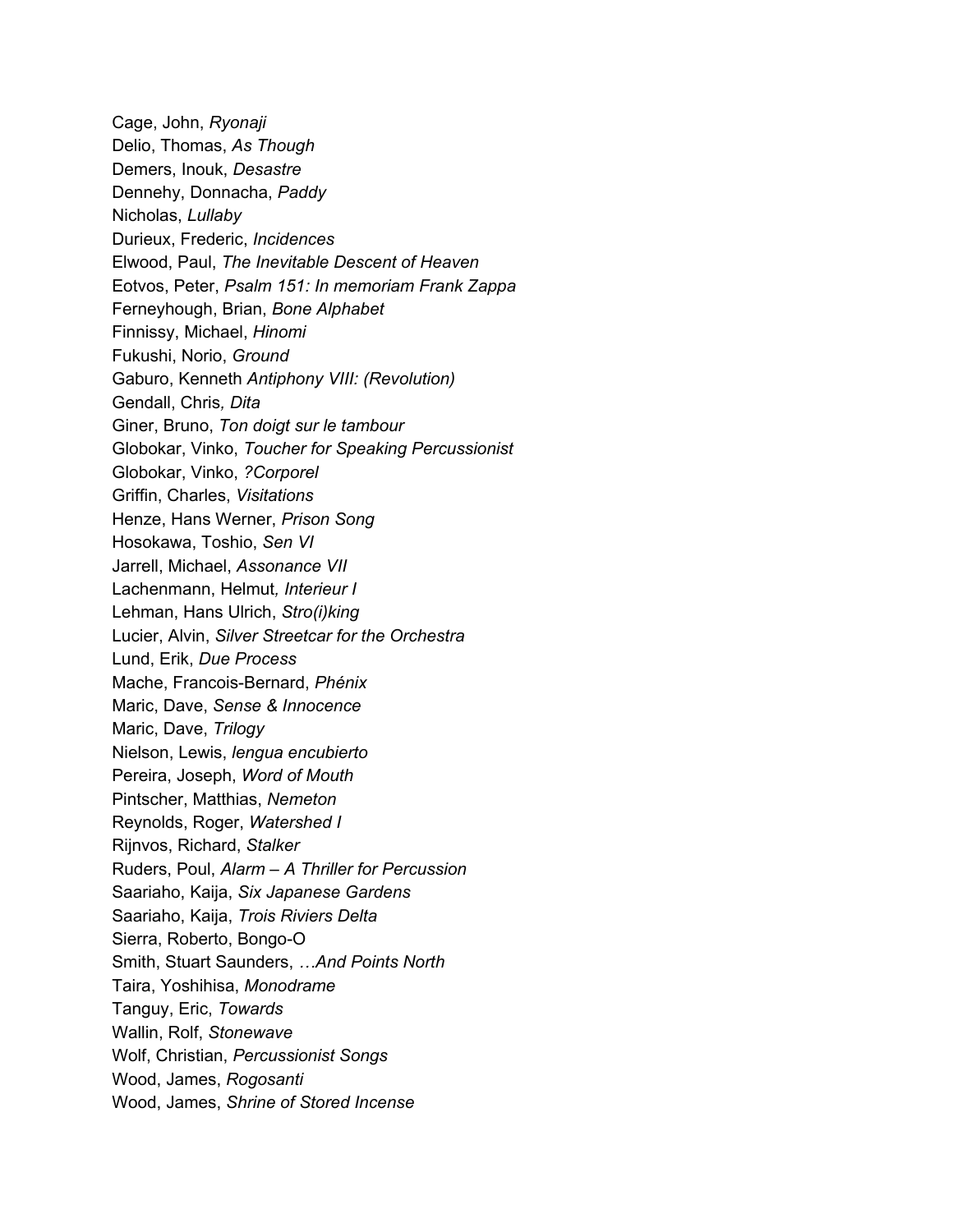Wuorinen, Charles, *Janissary Music* Zimmermann, Walter, *Riuti (Rodungen und Wustungen).* Zivkovic, Nebosja, *Generally Spoken It Is Nothing But Rhythm* Selected Orchestral Excerpts, Commissions and Chamber Music

WORLD:

Teague, Liam, *A Visit to Hell (tenor steel pan solo)*

## **PERCUSSION AND REFERENCE BIBLIOGRAPHY**

Adams, John Luther. *The Place Where You Go To Listen*. Middletown, CT: Wesleyan University Press, 2009.

Adams, John Luther. *Winter Music, Composing the North*. Middletown, CT: Wesleyan University Press, 2004.

Banek, Reinhold and Jon Scoville. *Sound Design: A Handbook of Musical Instrument Building*. New York: Ten Speed Press, 1980.

Bazek, Dieter. *Percussion: An Annotated Bibliography*. London: Scarecrow, 1988. Beck, John H. ed. *Encyclopedia of Percussion (2nd Ed.).* Routledge, 2006.

Beeching, Angela Myles. *Beyond Talent, Creating a Successful Career in Music*, 3rd Edition. Oxford University Press, 2020.

Benvenga, Nancy. *Timpani and the Timpanist's Art: Musical and Technical Development in the 19th and 20th Centuries*. Dis. Goteborgs University, 1979.

Bissonette, Gregg. *Musical Drumming in Different Styles*. Hudson Music (DVD).

Blades, James and Jeremy Montagu. *Early Percussion Instruments from the Middle Ages to the Baroque*. London: Oxford, 1976.

Blades, James. *Percussion Instruments and Their History*. Westport, Connecticut: Bold Strummer, Rvsd 2005.

Bowles, Edmund, *The Timpani: A History in Pictures and Documents*. Hillsdale, NY: Pendragon Press, 2002.

Bowles, Edmund, *The Timpani Supplement, More Pictures and Documents.* Hillsdale, NY: Pendragon Press, 2009

Brennan, Matt, *Kick It, A Social History of the Drum Kit*, Oxford University Press, 2020.

Bruce, Beo. B. and Dan D. Emmett. *The Drummers' and Fifers' Guide*. New York: Wm. A. Pond & Co., 1865. (Reprint: George Carroll, Reston, VA:1989)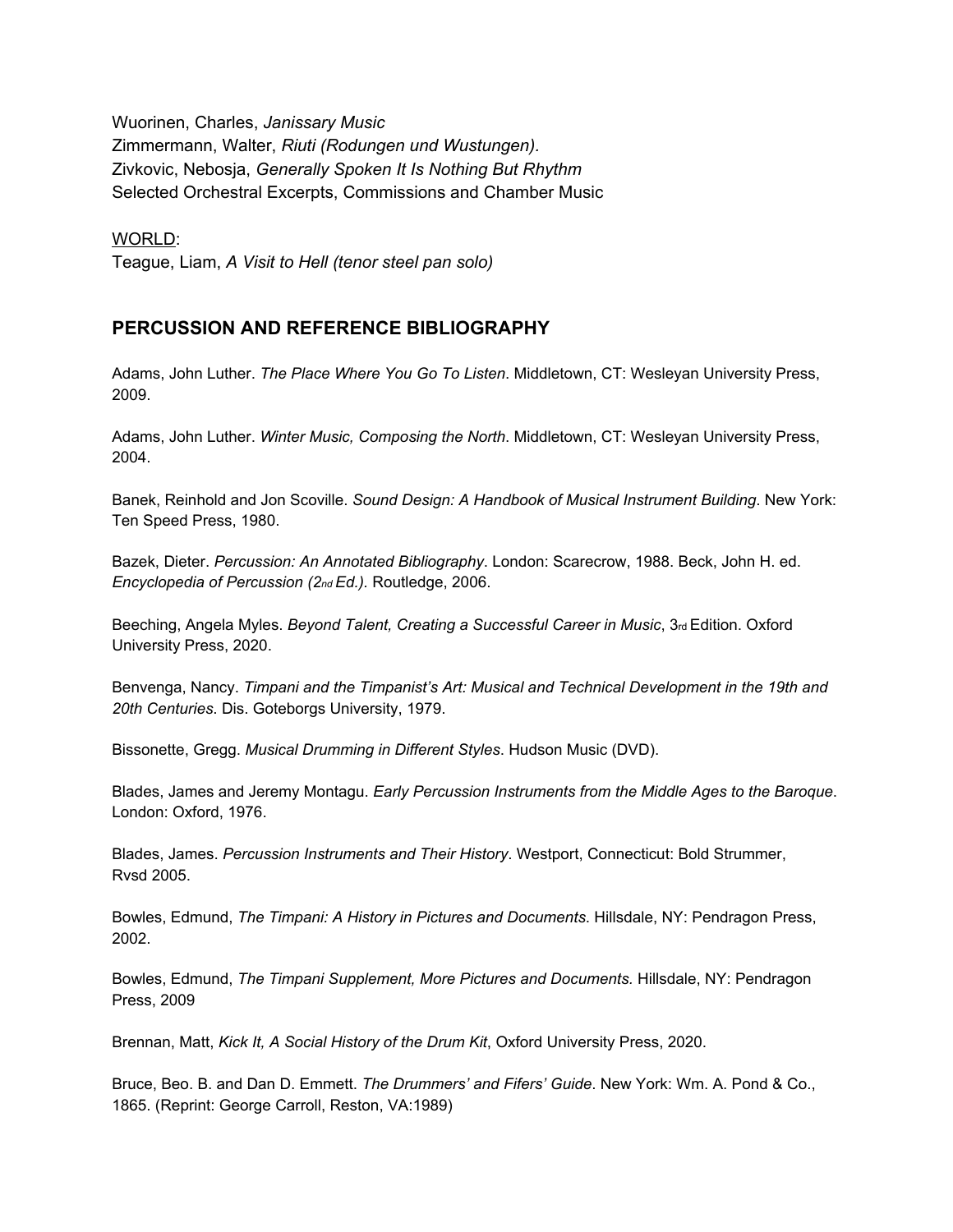Cahn, William. *Creative Music Making*. New York, NY: Routledge, 2005.

Carroll, Raynor. *Symphonic Repertoire Guide for Timpani and Percussion*. Pasadena, CA: Batterie Music, 2005.

Chenoweth, Vida. *The Marimbas of Guatemala*. Lexington KY: University of Kentucky Press, 1974.

Cirone, Anthony. *Logic of It All*. Columbia Pictures Publications, 1985.

Cirone, Lang, Dowd, *Percussion Masterclass on Works of Carter, Milhaud, and Stravinsky*, Meredith Music Publications.

Clark, James. *Connecticut's Fife & Drum Tradition*. Middletown, CT: Wesleyan University press, 2011.

Cook, Gary. *Teaching Percussion (3rd Ed.)*. New York: Schirmer, 1997.

Cowell, Henry. *New Musical Resources*. Cambridge University Press, 1930.

Coyle, Daniel. *The Little Book of Talent: 52 Tips for Improving Your Skills*. Bantam Books, 2012.

Cutler, David. *The Savvy Musician*. Pittsburg, PA: Helius Press, 2010.

Dean, Matt. *The Drum, A History*. Plymouth, UK: The Scarecrow Press, Inc, 2012.

Druckman, Dan, *Marimba Master Class on Jacob Druckman's Reflections on the Nature of Water*, Meredith Music Publications.

Dudley, Shannon. *Music from Behind the Bridge: Steelband Spirit and Politics of Trinidad and Tobago.* Oxford University Press, Inc., 2008.

Gann, Kyle. *American Music in the Twentieth Century*. Belmont, CA: Wadsworth/Thomson Learning, 1997.

Gann, Kyle. *No Such Thing as Silence.* Yale University Press, 2010.

Gerard, Charley & Marty Sheller. *Salsa!: The Rhythm of Latin Music*. Crown Point, IN: White Cliffs Media, 1989.

Gladwell, Malcolm. *Outliers*. Little, Brown and Company, 2008.

Gren, Barry. *Mastery of Music: Ten Pathways to true Artistry*. Broadway Books, 2003.

Green, Barry and Timothy Gallwey. *The Inner Game of Music*. New York: Anchor Press, 1986. Greene, Don. *Audition Success*. Routledge, 2001.

Greene, Don. *Performance Success*. Routledge, 2001.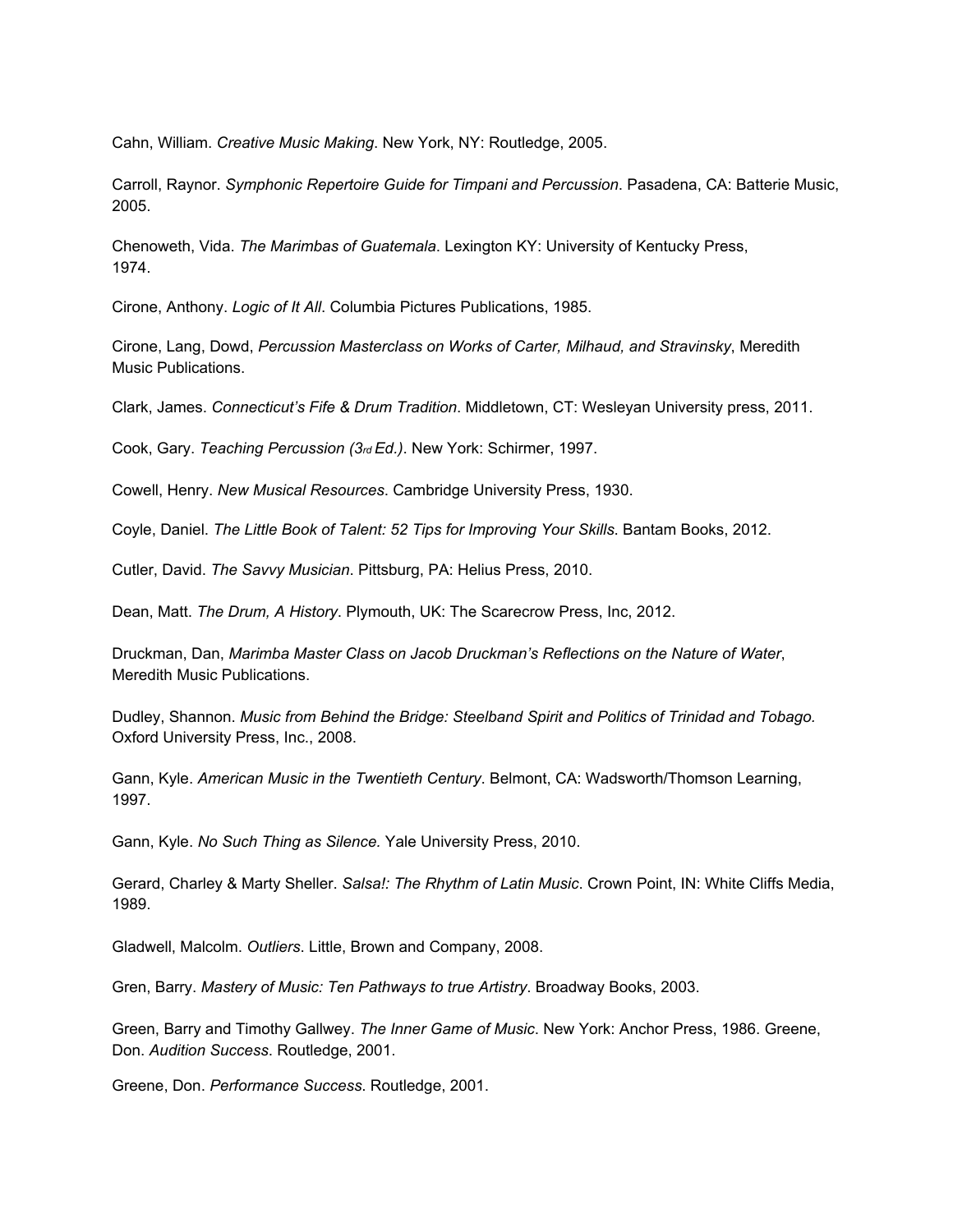Hamann, Donald L. *On Staff: A Practical Guide to Starting Your Career in a University Music Department*. Oxford University Press, 2013.

Hart, Mickey and Jay Stevens. *Drumming at the Edge of Magic*. San Francisco: Harper, 1990.

Hart, Mickey and Fredric Lieberman. *Planet Drum*. San Francisco: Harper, 1991.

Hopkin, Bart. *Musical Instrument Design: Practical Information for Instrument Making*. See Sharp Press, 1996.

Howard, Joseph H. *Drums in the Americas*. Oak Archives, 1967.

Hull, Arthur. *Drum Circle Spirit*. White Cliffs Media, 1998.

Kanach, Sharon, editor. *Performing Xenakis*. Pendragon Press, 2010.

Kaplan, Burton. *Practicing for Artistic Success: the musician's guide to self-empowerment*. Perception Development Techniques, 2004.

Kaptain, Laurence. *The Wood That Sings: The Marimba in Chiapas, Mexico*. Everett, PA: Honeyrock, 1992.

Kish, David. *Practicing With Purpose*. Meredith Music, 2017.

Kite, Rebecca. *Keiko Abe, A Virtuosic Life*. GP Percussion, 2007.

Kleon, Austin, *Steal Like An Artist, 10 Things Nobody Told You About being An Artist*, New York, Workman Publishing Company, 2012.

Klickstein, Gerald. *The Musician's Way: A Guide to Practice, Performance, and Wellness*. Oxford University Press, 2009.

Kohloff, Roland, *Timpani Master Class with Roland Kohloff on Beethoven's Symphony No. 5,* Meredith Music Publications.

Larrick, Geary. *Analytical and Biographical Writings in Percussion Music*. New York: Lang, 1989.

Lewis, Kevin and Aguilar, Gustavo. *The Modern Percussion Revolution, Journeys of the Progressive Artist*. Routledge, 2014.

Locke, David. *Drum Gahu*. Crown Point: White Cliffs Media, 1987.

Locke, David. *Drum Damba*. Crown Point: White Cliffs Media, 1990.

Mason, Bernard. *Drums, Tomtoms and Rattles*. New York: Dover, 1974.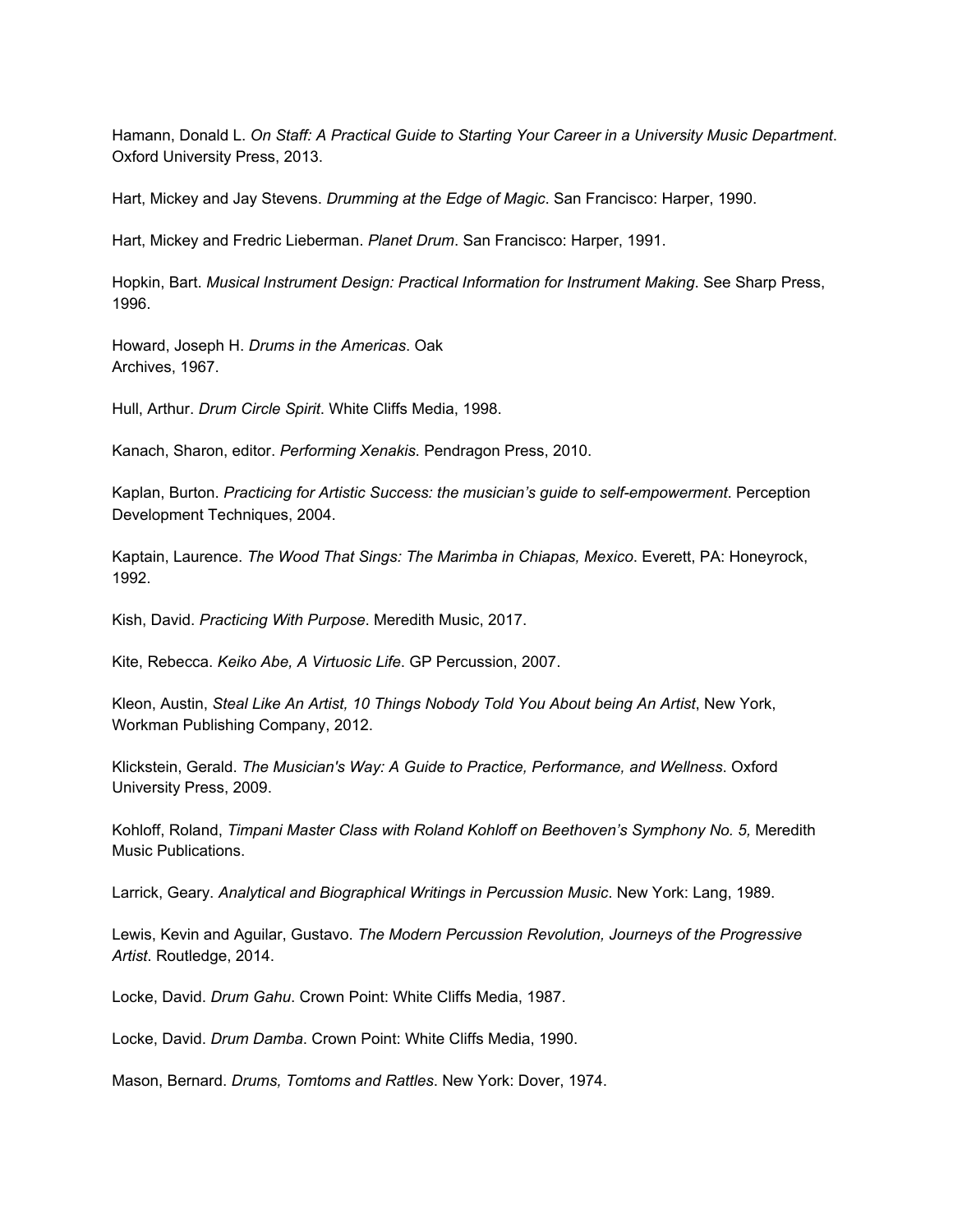Mauleòn, Rebeca. *Salsa Guidebook for Piano & Ensemble*. Petaluma, CA: Sher Music, 1993.

Mattingly, Rick, editor. *The Drum and Percussion Cookbook*. Meredith Music, 2008.

Mayer, Jojo. *Secret Weapons for the Modern Drummer*. Hudson Music (DVD).

Meter, Felix and Zimmermann, Heidy, editors. *Edgard Varèse, Composer, Sound Sculptor, Visionary*. The Boydell Press, 2006.

Meucci, Renato. *The Timpani and Percussion Instruments in 19th-Century Italy*. Translated by Michael Quinn, self-published 2011.

Millstein, Eric, *The Little Book of Orchestral Percussion*. Pocket Publications, 2020.

Montagu, Jeremy. *Making Early Percussion Instruments*. London: Oxford, 1976. Montagu, Jeremy. *Timpani & Percussion*. London: Yale University Press, 2002.

Nicholls, Geoff. *The Drum Book: A history of the rock drum kit*. Miller Freeman Books, 1997.

Nussbaum, Adam/Smith, Steve. *The Art of Playing with Brushes*. Hudson Music (DVD).

Peters, Gordon. *The Drummer: Man*. Wilmette, IL: Kemper-Peters, 1975.

Richards, Emil . *World of Percussion*. Gwyn Publ., 1975.

Riley, John, *The Master Drummer: How to Practice, Play and Think like a Pro*. 2009 (DVD).

Ross, Alex. *The Rest is Noise, Listening to the Twentieth Century*. New York: Farrar, Straus and Giroux, 2007.

Ross, Alex. *Listen to This*. New York: Farrar, Straus and Giroux, 2010.

Rossing, Thomas, D. *Science of Percussion Instruments*. Singapore: World Scientific Publishing Co., 2000.

Sachs, Oliver. *Musicophilia*. London: Picador, 2012. Sawyer, David. *Vibrations, making unorthodox musical instruments*. Cambridge University Press, 1977.

Schick, Steven. *The Percussionist's Art: Same Bed, Different Dreams*. University of Rochester Press, 2006.

Schneiderman, Barbara. *Confident Music Performance*. St. Louis, MO: MMB Music, 1991.

Schweizer, Steven L., *Timpani Tone and the Interpretation of Baroque and Classical Music*. Oxford University Press, 2010.

Silverman, Kenneth. *Begin Again, A Biography of John Cage*. Alfred A. Knopf, 2010.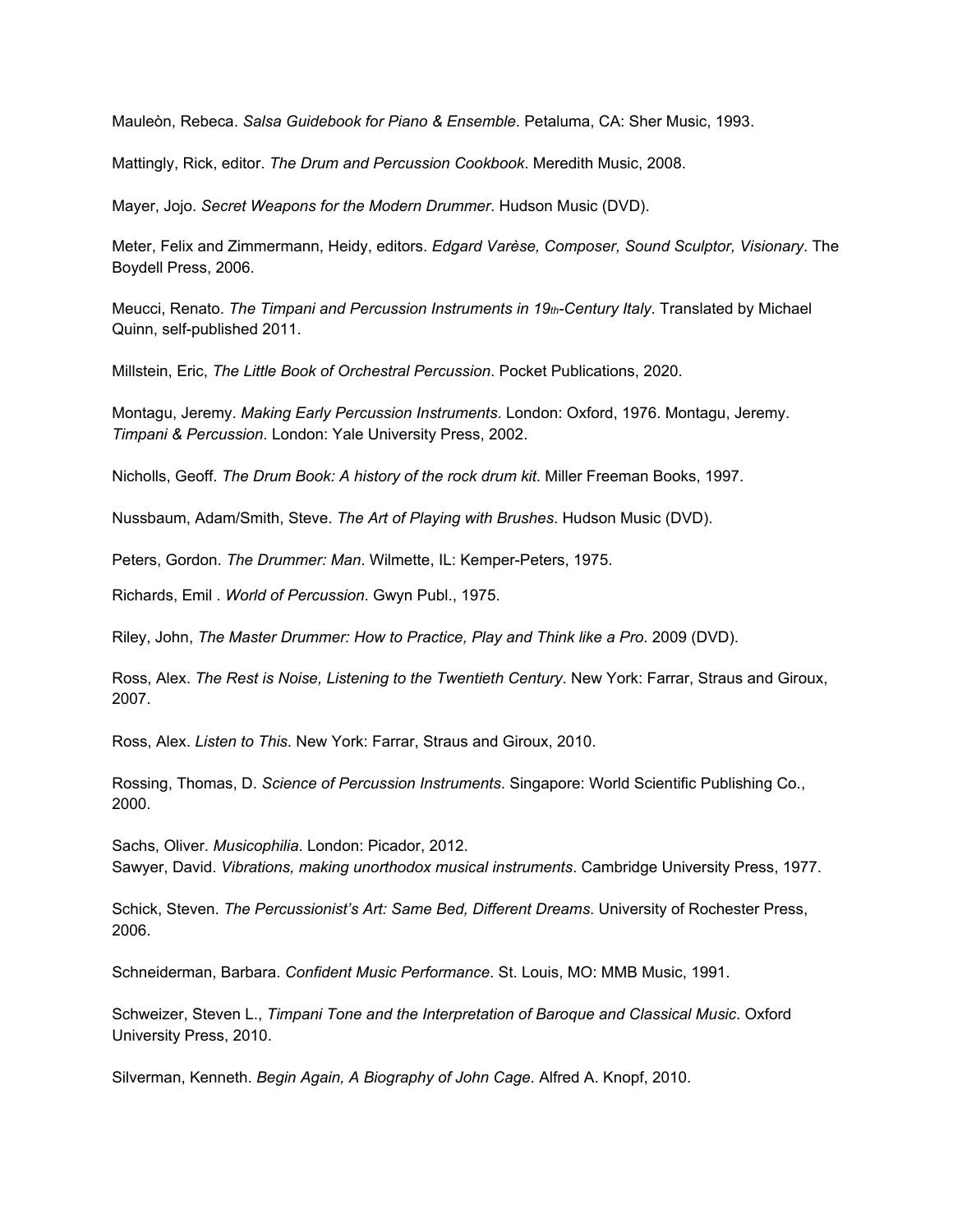Siwe, Thomas. *Artful Noise: percussion literature in the twentieth century*. University of Illinois press, 2020.

Smith, Steve. *Drum Techniques and the History of the U.S. Beat*. Hudson Music (DVD).

Smith, Steve. *Drum Legacy: Standing on the Shoulders of Giants*. Hudson Music (DVD).

Stuempfle, Stephen. *The Steelband Movement: Forging of a National Art in Trinidad and Tobago.* University of Pennsylvania Press, 1995.

Stubbs, Amy, *The Art of Timpani Mallet Making*: Stubbs Percussion, 2012

Tabourot. *Castanuelas, Olè A Book About Castanets*. Austin, TX: Tactus Press, 1993.

Tabourot. *Historic Percussion - A Survey*. Austin, TX: Tactus Press, 1994.

Tabourot. *Rhythm Ghosts*. Austin, TX: Tactus Press, 1997.

Tabourot. *Royall Drummes & Martiall Musick*. Austin, TX: Tactus Press, 1993.

Tabourot. *Tambourine! The Happy Sound*. Austin, TX: Tactus Press, 1993.

Tanner, Chris. *The Steel Band Game Plan*. Rowman & Littlefield, 2007.

Trevino, Ivan. *Co-Write*. Vol. 1. 2020.

Thurmond, James Morgan. *Note Grouping*. Ft. Lauderdale, FL: Meredith Music, 1991.

Udow, Michael. *Percussion Pedagogy: a practical guide for studio teachers*. Oxford University Press, 2019.

Van Geem, Jack, *Marimba Masterclass on Works by Schwantner, Schuller and Bach*, Meredith Music Publications.

Various (collection), *Classic Jazz Drummers: Swing and Beyond*. Hudson Music (DVD). Various (collection), *The Rudiment Project.* Percussive Arts Society, 2007. Various (collection), *The Drum and Percussion Cookbook: Creative Recipes for Players and Teachers*. Meredith Music Publications, 2008.

Vela, David. *Information on the Marimba*. Auckland: Institute Press, 1958.

Wiggins, Trevor and Joseph Kobom. *Xylophone Music from Ghana*. Crown Point: White Cliffs Media, 1953.

Workman, Darin. *The Percussionists' Guide to Injury Treatment and Prevention*. Routledge, 2006.

Wyre, John. *Touched by Sound*. St. John's, Newf